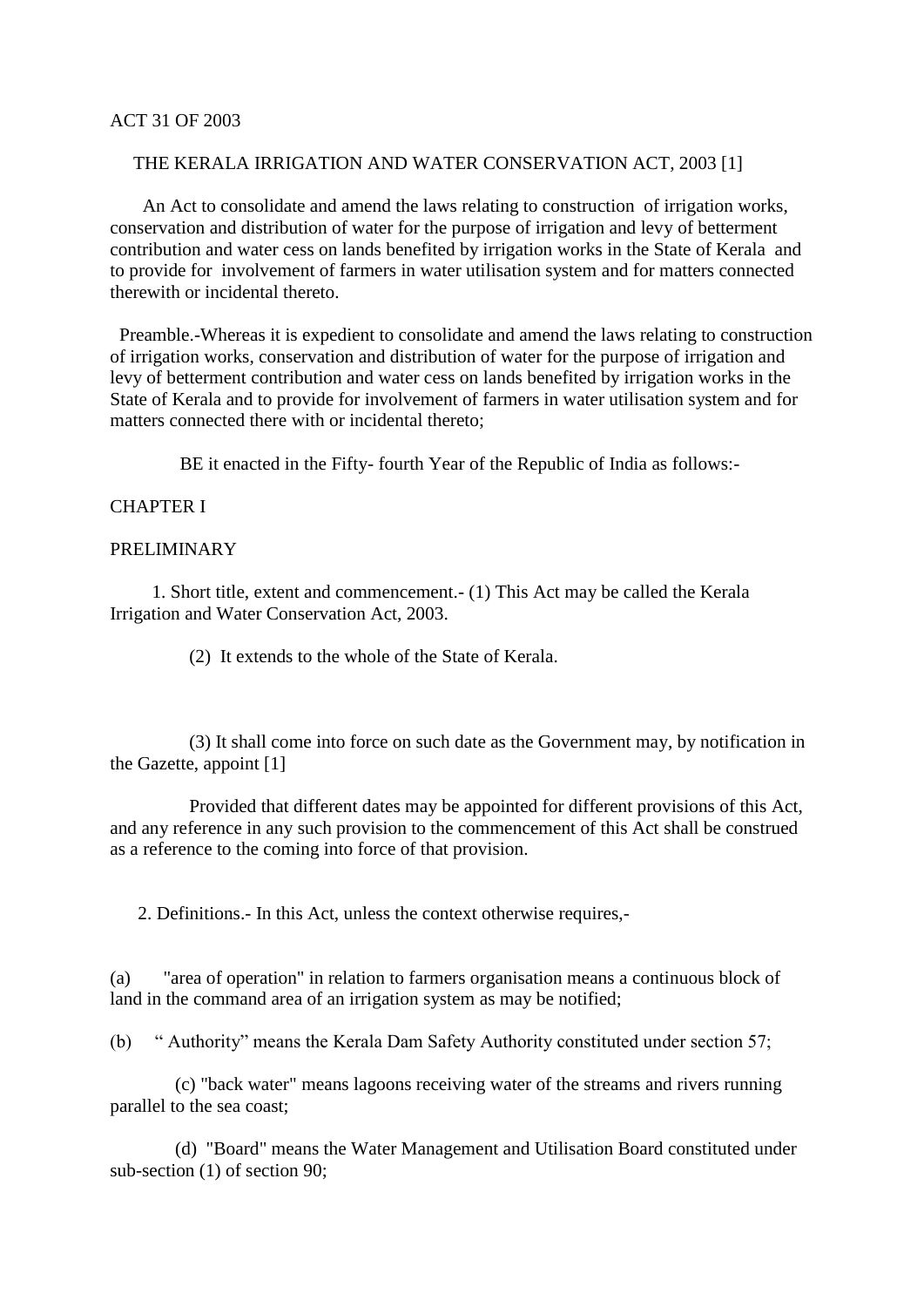(e) "canal" means an artificial open channel carrying water including situations passing through tunnels enroute;

(f) "Certificate" means a certificate issued under section 21;

 (g) "Collector" means the Collector of a district and includes any officer appointed by the Government to exercise all or any of the powers or to perform all or any of the functions of a Collector under this Act;

 (h) "command area" means the area irrigated or capable of being irrigated either by gravitational flow or by lift irrigation or by any other method and includes every such area whether it is called ayacut or any other name;

 (i) "competent authority" means the competent authority appointed under subsection (1) of section 53;

 (j) "construction" with reference to an irrigation work include improvement, extension, repair and maintenance of that irrigation work;

(k) "distributory system" means and includes,-

 (i) all main canals, branch canals, distributory canals or minor canals constructed, maintained and operated for the supply and distribution of water for irrigation;

 (ii) all works, structures and appliances connected with the distribution of water for irrigation; and

 (iii) all field channels, farm channels and other related channels and structures under a sluice or pipe outlet;

 (l) "drainage system" means channels either natural or artificial for the discharge of waste or surplus water and all works connected there with or ancillary there to and includes,-

 (i) escape channels from an irrigation or distribution system and other works connected there with but does not include works for removal of sewage;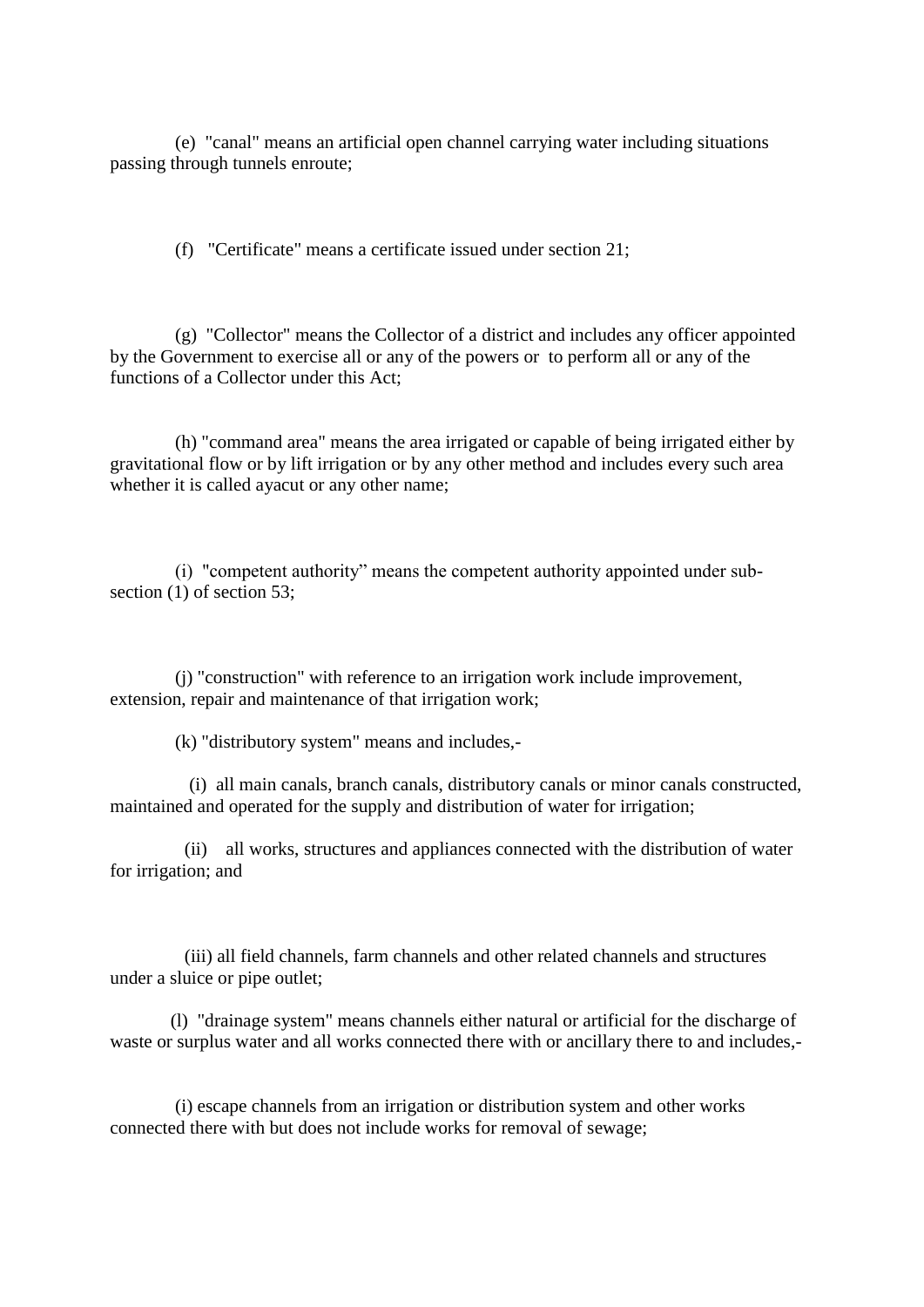(ii) all connecting drains and main drains to drain off surplus water from field drains;

and

(iii) all field drains and related structure under pipe outlet;

 (m) "Farmers Association" means the water users association formed in accordance with the provisions of section 49 and the Water Management and the Utilisation Board constituted under section 90;

 (n) "field channel" means a channel which runs from an outlet in a Government channel or canal and which conveys or distributes water to blocks of land exceeding five hectares in extent but not exceeding one hundred hectares in extent;

 (o) "field drain" means a channel excavated and maintained by the land holder or by any other agency to discharge waste or surplus water from the land holding under a pipe outlet including drains, escape channels and other similar works existing or to be constructed and includes a channel either existing under construction or proposed to be constructed by the Government or Water Users Association or any other agency for the purpose of discharging waste or surplus water from the command area or a sluice or pipe outlet or from the total ayacut of more than one outlet, as the case may be, including drains, escape channels and such other similar works;

 (p) "financial year" means a period of one year commencing from the first day of April of the year under concern and ending on the 31st day of March of the ensuing year;

 (q) " financing agency" means any commercial bank or any co-operative bank or credit society or any other financial institution or other organisation established or incorporated as per any statutory provision which is instrumental for lending or financing necessary resources either by way of cash, goods or other services for the operational development and sustenance of the benefited area ;

(r) "Government" means the Government of Kerala;

 (s) "hydraulic basis" means the basis for identifying a viable irrigated area served by one or more hydraulic structures such as head works, distributories, minors and pipe outlets;

 (t) "irrigation" with its grammatical variations includes "drainage" with its corresponding variations;

 (u) "Irrigation Officer" means an officer appointed by the Government to perform all or any of the functions of an Irrigation Officer under this Act;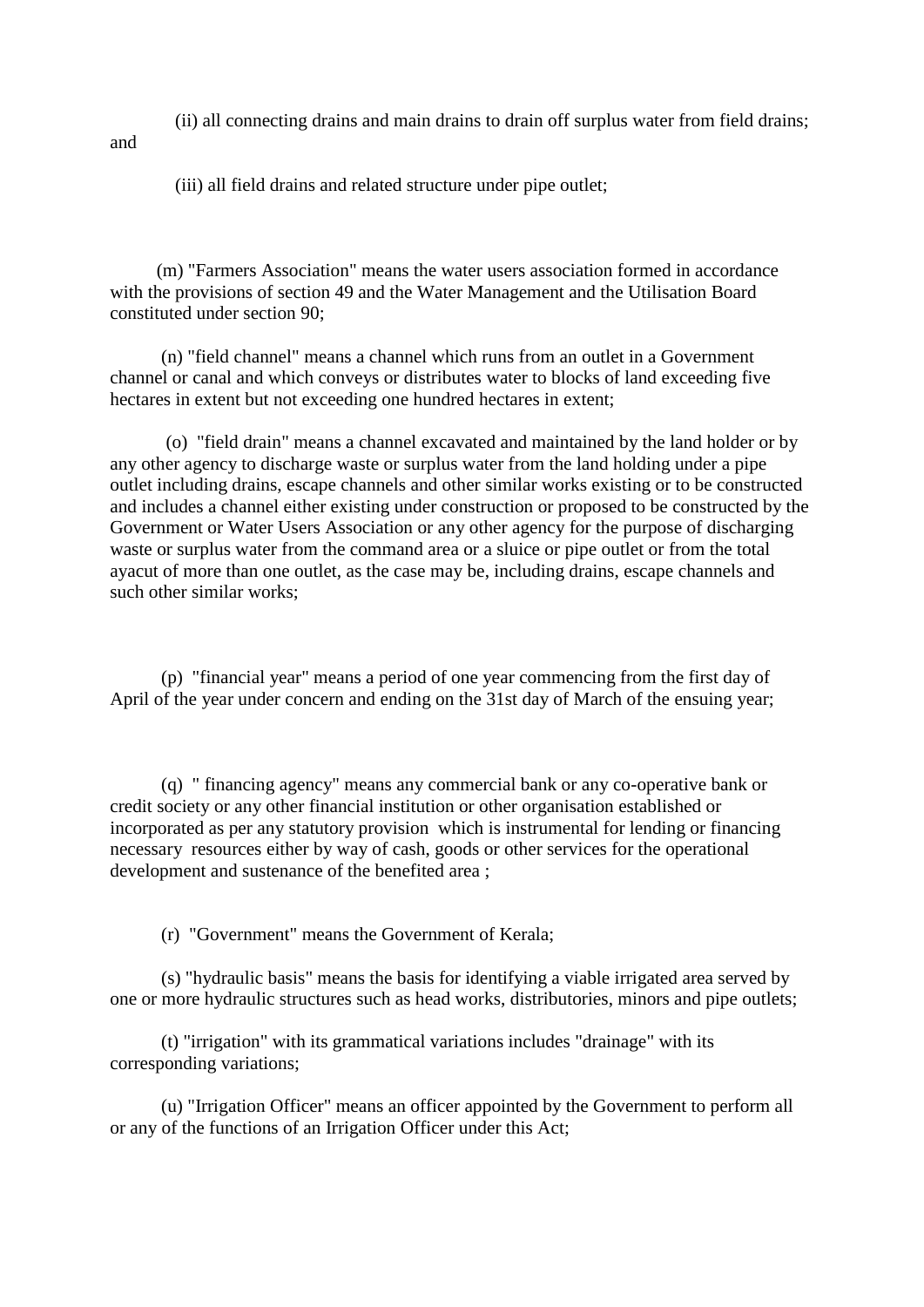(v) "irrigation system" means a major irrigation scheme or a medium irrigation scheme or a minor irrigation scheme;

(w) "irrigation work" includes,-

 (i) all canals, field channels, reservoirs and tanks, tube wells and filter point wells which are intended or which may be used for the supply, collection, storage or retention of water for agricultural purposes;

 (ii) all works, embankments, structures, supply and escape channels connected with such canals, channels, reservoirs or tanks and spouts installed to supply water;

 (iii) all water courses which are supplied with water from such canals, channels, reservoirs, tanks or spouts;

 (iv) all drainage works, that is to say, canals, channels, escape channels from a canal or channel, reservoirs or tanks, dams, weirs, embankments, sluices, groynes, field channels, and other works for the protection or benefit of agricultural lands or for the reclamation or dewatering of kole lands, kayal lands, kari lands or such other lands;

 (v) all works intended for preventing or regulating the entry of salt water into agricultural lands;

 (vi) all lands and works in all lands occupied by the Government or a local authority for the purpose of such canals, channels, reservoirs or tanks and all buildings, machinery, fences, gates and other erections on such lands; and

 (vii) any other work which the Government may, by notification, declare to be an irrigation work.

 Explanation.- For the purposes of this clause, "irrigation work" does not include embankments other than for irrigation purposes and tanks not constructed by the Government, a local authority or any other authority.

 (x) "land holder" means the owner or any other person in lawful possession of any land in the irrigable command area of any irrigation system recorded as such in the records of Government;

 (y) "lift irrigation work" means an irrigation work by which water is supplied or drained for agricultural purposes with the aid of pump sets or other mechanical devices;

 (z) "local authority" means a municipality constituted under the Kerala Municipalities Act, 1994 (20 of 1994) or a Panchayat constituted under the Kerala Panchayat Raj Act, 1994 (13 of 1994);

 (aa) "maintenance" means execution of such works on the irrigation system as are necessary to ensure that the physical system designed to the standards operate for proper distribution of water to the land holders in the command area;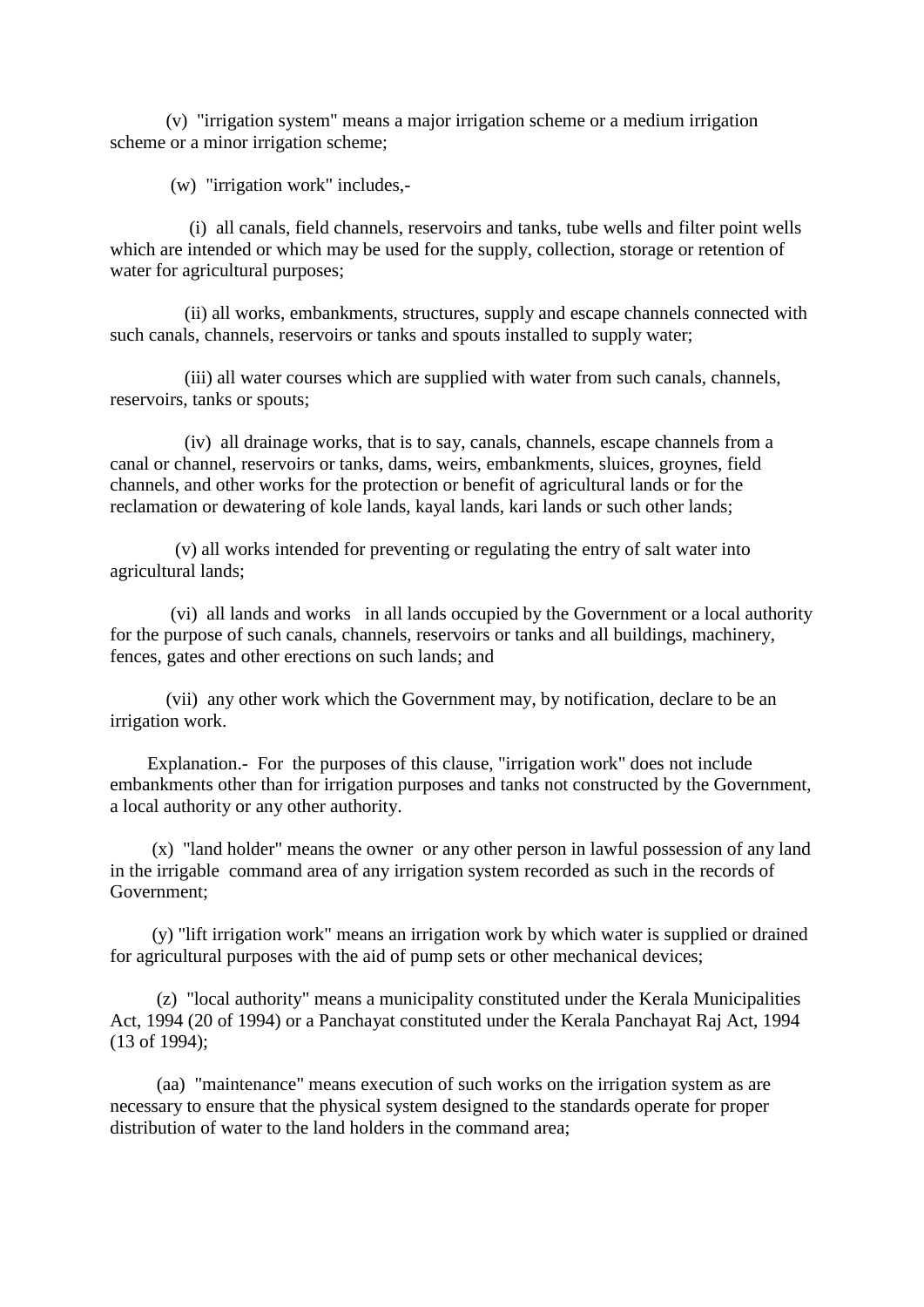(ab) "major irrigation scheme" means a scheme benefiting an irrigable command area of more than 10,000 hectares;

 (ac) "major irrigation work" includes any irrigation work irrigating or useful for the drainage or protection of a cultivable area of over ten thousand hectares of land and any other irrigation work declared by the Government to be a major irrigation work, but shall not include a lift irrigation work;

 (ad) "medium irrigation scheme" means a scheme benefiting an irrigable command area of more than fifteen hectares but less than 10,000 hectares;

 (ae) "medium irrigation work" includes any irrigation work irrigating or useful for the drainage or protection of cultivable area of fifteen hectares or more and not more than ten thousand hectares of land and any lift irrigation work;

 (af) "minor irrigation scheme" means all small schemes benefiting an irrigable command area of not more than fifteen hectares;

 (ag) "minor irrigation work" includes any irrigation work irrigating or useful for the drainage or protection of a cultivable area of not more than fifteen hectares but shall not include a lift irrigation work;

(ah) "notification" means a notification published in the Gazette;

 (ai) "notified area" means the area notified by Government for any particular purpose;

(aj) "prescribed" means prescribed by rules made under this Act;

 (ak) "Punja Special Officer" means an officer appointed by the Government under section 31 ;

(al) "sea mouth" means that part of the river where the river joins the sea;

(am) "State" means the State of Kerala;

(an) "stream" means a stream that flows in a temporary channel but not in a valley;

 (ao) "Tahsildar" in relation to any land means the Tahsildar of the Taluk in which that land is situated and includes a Special Tahsildar;

 (ap) "water allocation" in relation to an irrigation system means distribution of water determined from time to time by a competent authority as notified by the Government;

 (aq) "water course" means a river, stream, springs, channel, lake or any natural collection of water other than in a private land and includes any tributary or branch of any river, stream, springs or channel;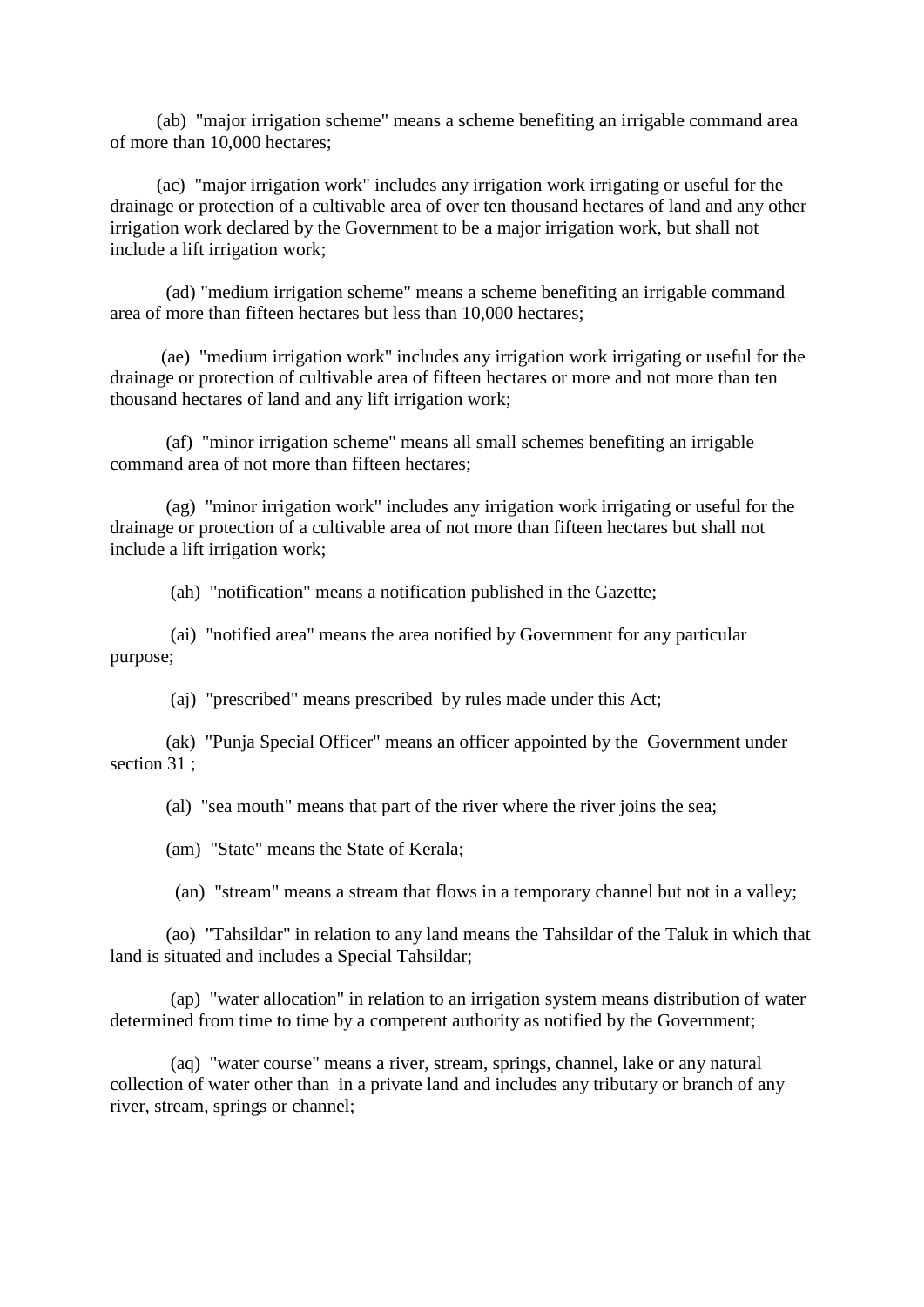(ar) "water user" means and includes any individual or body corporate or a society or an institution or an association using water for any purpose from a Government source of irrigation.

#### CHAPTER II

#### CONSERVATION OF WATER IN WATER COURSES

 3. Water courses and water in water courses to be Government property.-- Notwithstanding anything to the contrary contained in any other law for the time being in force, or in any custom or usage or in any contract or other instrument but subject to the provisions of section 218 of the Kerala Panchayat Raj Act, 1994 (13 of 1994) and section 208 of the Kerala Municipality Act, 1994 (20 of 1994), all water courses and all water in such water courses in the State shall be the property of the Government, and the Government shall be entitled to conserve and regulate the use of such watercourses and the water in all those water courses for the purposes of irrigation and the generation of Electricity and for matters connected therewith or for both.

 4. Regulation on abstraction of water from water course.- (1) Save as provided in this Act, no person or agency shall abstract water from a water course by installation of any mechanical or electrical device, the capacity of which, in the aggregate, is more than five horse power, or any hose, pipe or other similar device or by any other means except with the previous permission of the officer authorised by the Government in this behalf within whose jurisdiction such device for abstraction of water is installed and subject to such terms and conditions and on payment of such fees, as may be prescribed:

 Provided that the Kerala Water Authority or any local authority shall not be liable to obtain a permit under this sub-section.

 (2) Any person or agency aggrieved by an order refusing to grant permission under sub-section (1), may within such time and in such manner as may be prescribed, appeal to the Collector and the Collector shall, after hearing the appellant and the authorised officer, pass such orders on the appeal as he deems fit within one month from the date of receipt of the appeal.

 (3) If any person abstracts water from a water course in violation of the provisions of sub-section (1) or an order of the Collector under sub-section (2), the officer authorised under sub-section (1) or any person authorised by him in that behalf shall, without prejudice to any other action that may be taken for such violation, have power to enter any property, place or premises in which any device is installed for abstraction of water and to remove or cause such device to be removed or also to confiscate such device if he is satisfied that such confiscation is necessary for the prevention of abstraction of water.

 (4) Any lapse in supervision of the provisions contained in sub-section (3) by the officers authorised under sub-section (1) or any person authorised by him on that behalf will also be liable for disciplinary action.

 5. Regulation on construction of reservoirs , anicut etc.- (1) No person or agency or local authority shall construct any reservoir or anicut or weir or any other permanent structure in or across any water course for the purpose of diverting water therefrom except with the previous sanction of the Government or such authority as may be authorised by the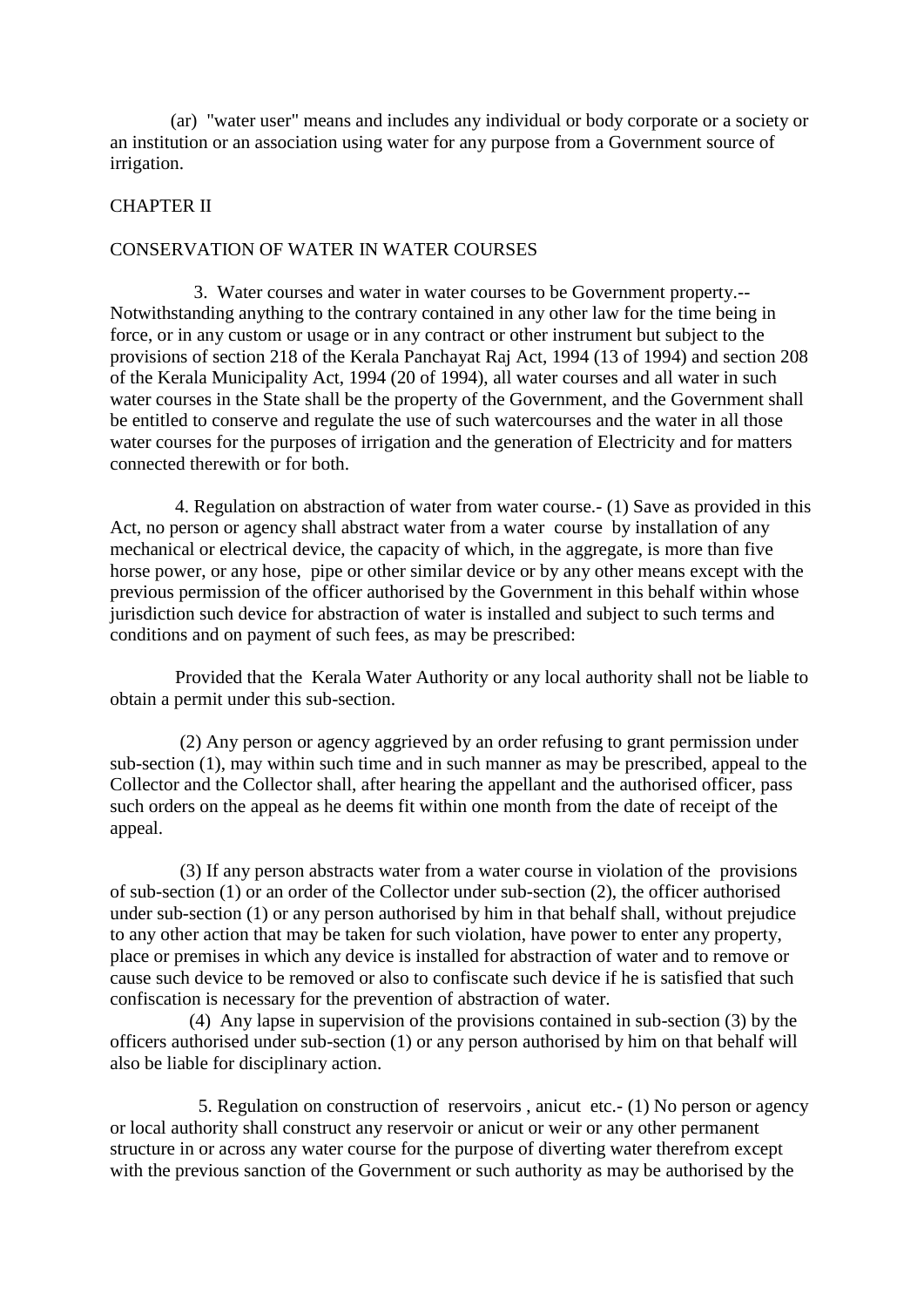Government in that behalf and subject to such terms and conditions as the Government or such authority may impose.

 (2) Where any structure is constructed in violation of the provisions of subsection (1), the Government or the authority authorised by the Government under that subsection shall, without prejudice to any other action that may be taken for such violation, have power to remove such structure or cause it to be removed and to recover the cost of such removal from the person or persons responsible for such construction.

 6. Regulation on diversion of rivers, inter-basin transfer of water, etc.- (1) No person or agency or a local authority or any other authority shall divert any river or interlink two or more rivers or effect inter-basin transfer of water from such rivers without obtaining prior permission from the Government.

 (2) Where any structure is constructed in or across a river for the purpose of diversion or linking of such river the Government or such officer or authority as the Government may authorise in this behalf shall have the right to remove such structure and to recover the cost of such removal from the person or authority responsible for such construction.

 7. Prohibition of quarrying of sand in water courses.- No person shall quarry sand in any area in a water course within a distance of five hundred metres from any dam, check dam, reservoir or any other structure or construction on or across such watercourse, owned or controlled or maintained by Government for the purpose of irrigation :

 Provided that nothing in this section shall apply to collection and removal of silt and sand from the reservoir or the water spread area of a dam or check dam by the Water Resources Department for the maintenance of such dam or check dam.

# CHAPTER III CONSTRUCTION OF IRRIGATION WORKS AND THEIR CLASSIFICATION

 8. Construction and commissioning of irrigation works by Government.- (1) Where the Government consider that it is necessary, in the interest of the general public, to construct an irrigation work of any kind on any land, the Government may, by notification, declare their intention specifying the land which is proposed to be covered by such irrigation work.

 (2) Where the Government consider that an irrigation work constructed by them should be commissioned partly or fully, the Government shall publish in the Gazette a notification to that effect containing such particulars as may be prescribed.

 9. Consequences of construction of irrigation works.-(1) Where the Government construct an irrigation work for utilising the water in a water course,-

 (a) the Government shall be entitled to regulate, utilise, protect and distribute all water in such water course and all the tributaries and branches thereof upwards such irrigation work in such manner as may suit the public purpose;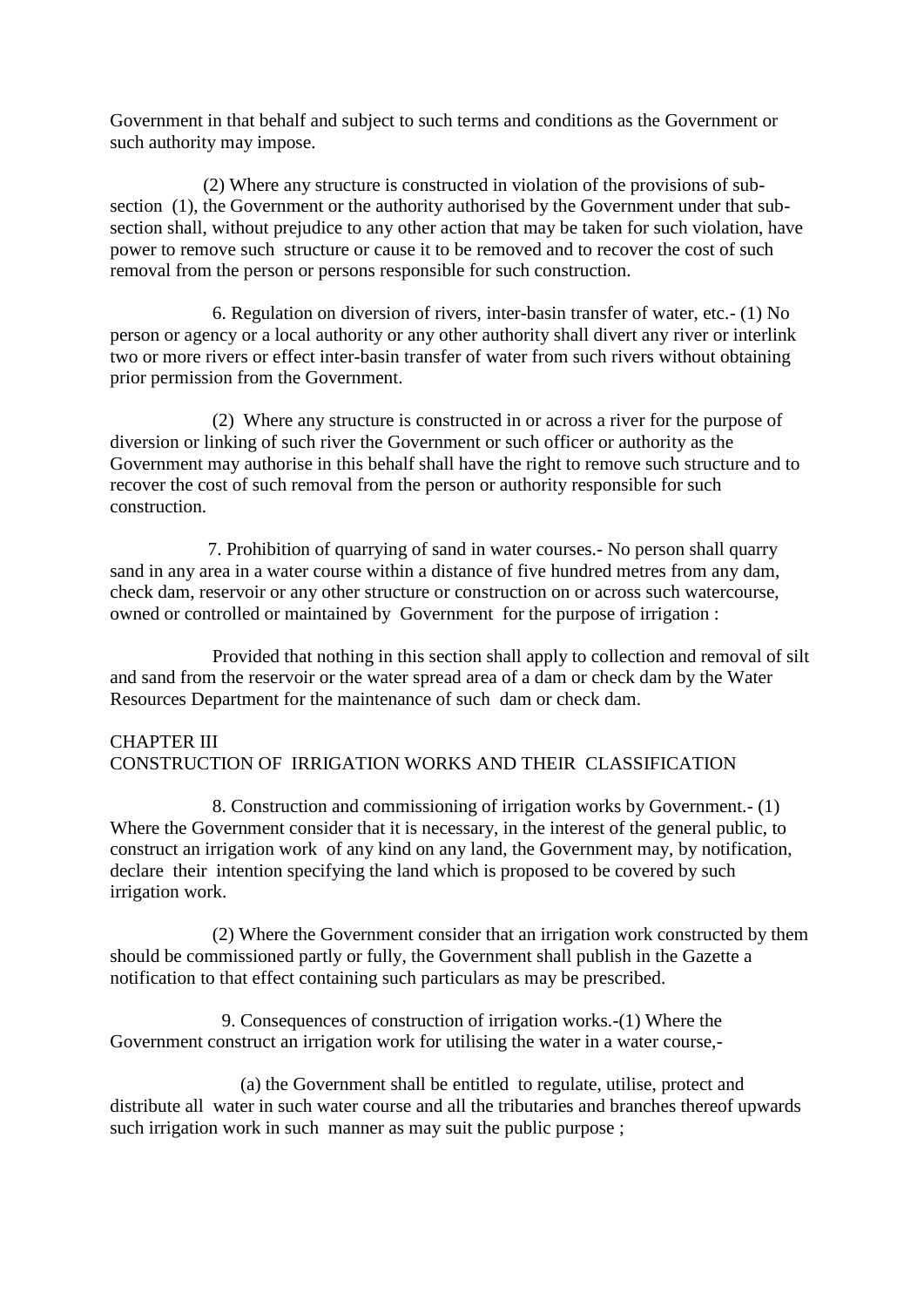(b) no person or agency shall, without the sanction of the Government or such authority as may be authorised by the Government in that behalf, do anything which obstructs, interferes with, diminishes or is likely to obstruct, interfere with or diminish, the flow of water in such water course;

 (c) No person or agency shall use water from any irrigation work owned or controlled or maintained by the Government for any purpose other than domestic purpose except under, and in accordance with the terms and conditions of a licence issued by such authority as may be prescribed.

 (2) Where the prescribed authority is satisfied that a licence issued under clause (c) of sub-section (1) may affect adversely the effective functioning of the irrigation work, he may, after giving the person affected thereby an opportunity of being heard, revise or cancel such licence.

 10. Payment of amount for damage etc.- (1) Any person who, by reason of the construction of an irrigation work by the Government, or the exercise of the powers conferred on the Government by or under this Act, suffers material damage on account of the deprivation or infringement of his riparian right to use watercourse for the purpose of irrigating his land or for any other purpose, shall be paid an amount of money for such damage:

 Provided that no amount shall be payable under this sub-section to a person who has not exercised his riparian right for a period of two years immediately preceding the commencement of this Act:

 Provided further that no payment under this sub-section shall be denied to a person if the non-exercise of the right was for no fault of his own:

 Provided also that no payment under the sub-section shall be denied to a person without giving him a reasonable opportunity of being heard.

 (2) The amount payable under sub-section (1) shall be assessed in cases where water was being used,-

 (a) for the purpose of irrigating land, at ten times the annual loss suffered or likely to be suffered by such deprivation or infringement;

 (b) for any other purpose, at five times the annual loss suffered or likely to be suffered by such deprivation or infringement.

 (3) Every claim under this section shall be preferred to the Collector within whose jurisdiction the land , the riparian right over which is deprived of, or infringed, is situated.

 (4) The Collector shall, after such enquiry as he deems fit and after giving the claimant an opportunity of being heard, by order, determine the amount, if any, payable to the claimant in consultation with the concerned Irrigation Officer and Agricultural Officer.

 11. Bar to claims.- No claim under section 10 shall be entertained after the expiry of one year from the date of the notification under sub-section (1) of section 8: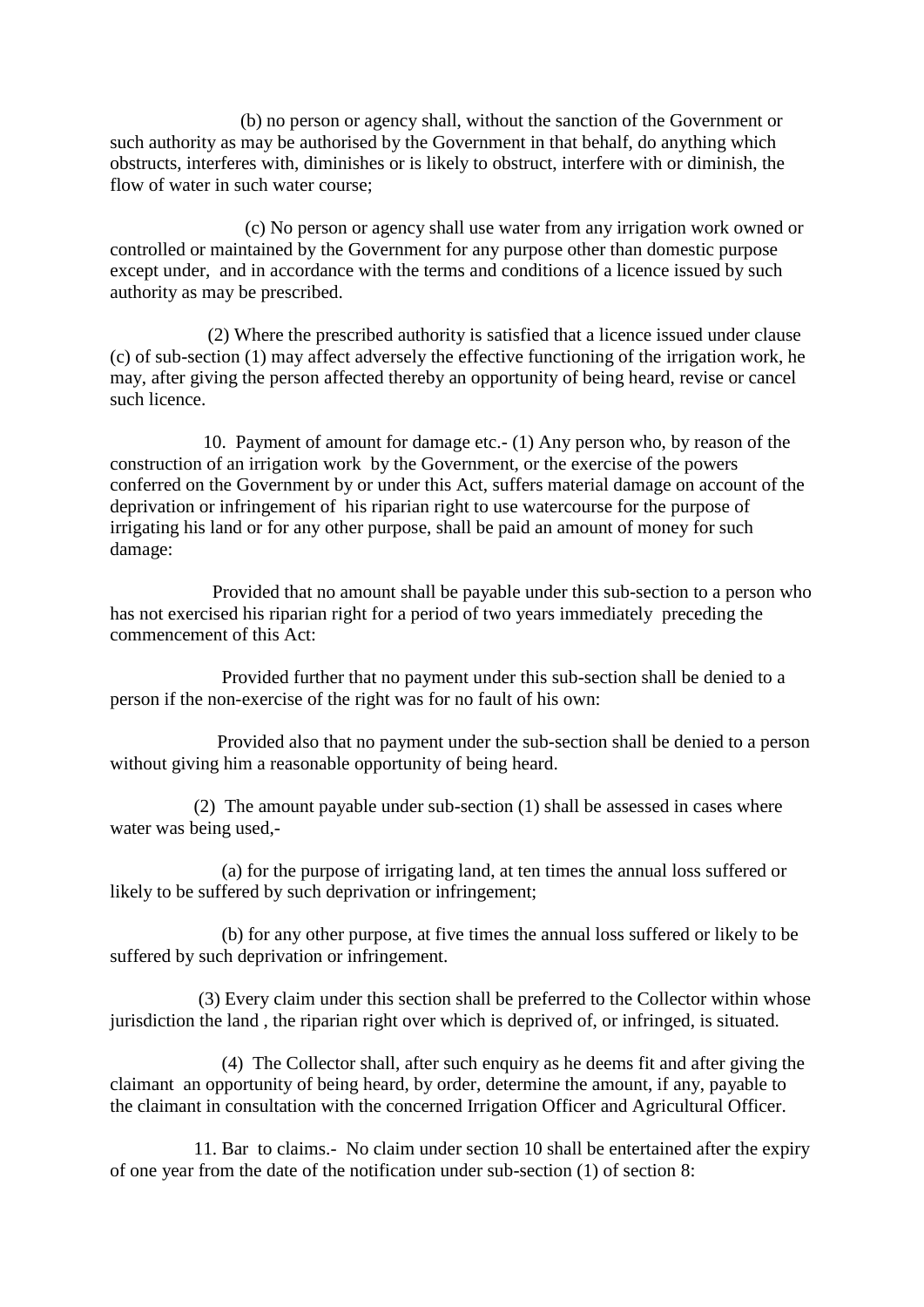Provided that the Collector may, if he is satisfied that the claimant was prevented by sufficient cause from preferring the claim within the said period of one year, condone delay up to ninety days after the expiry of that period.

 12. Appeal.-Any person aggrieved by an order of the Collector under sub-section (4) of section 10 may, within ninety days from the date of receipt of the order, prefer an appeal to a committee constituted by Government in this behalf, in such form and in such manner, as may be prescribed, and the committee shall decide the appeal with in a period of six months from the date of receipt of the appeal and its decision there on shall be final:

 Provided that the committee may admit an appeal preferred after the expiry of the said period of ninety days if it is satisfied that the appellant had sufficient cause for not preferring the appeal within that period, but in no case such appeal shall be admitted after the expiry of six months from the date of the receipt of the order appealed against.

 13. Entrustment of irrigation works.- (1) Where the Government consider it necessary so to do, they may, subject to such terms and conditions as may be specified by them, entrust the construction or maintenance or both of any irrigation work, to any local authority or to any co-operative society or other society of farmers or to any other body corporate benefited by that irrigation work, and may, at any time, resume such work:

 Provided that no work entrusted to a local authority or a co-operative society or a society of farmers or to a body corporate shall be resumed without giving such local authority or co-operative society or other society or body corporate an opportunity of being heard.

 (2) The local authority or co-operative society or other society of farmers or any other body corporate to which any work is entrusted under sub-section (1) shall undertake the maintenance and upkeep of such work after completion on proper agreement and if the local authority or co-operative society or other society of farmers or the other body as the case may be, fails to comply with such agreement, the persons who have executed the agreement shall be responsible for the loss, if any, or the cost of maintaining the same by the department subsequently and such loss or cost of maintenance shall be realised from them.

 Explanation.- For the purpose of this section, the expression "co-operative society" means a society registered or deemed to be registered under the Kerala Co-operative Societies Act, 1969 (21 of 1969) and the expression "other society" means a society registered under the Societies Registration Act, 1860 (Central Act 21 of 1860)or, as the case may be, under the Travancore Cochin Literary Scientific and Charitable Societies Registration Act, 1955 (12 of 1955).

 14. Construction of minor and petty irrigation works.- (1) The construction and maintenance of all minor and petty irrigation works within the limit of a local authority shall subject to the provisions of the Kerala Panchayat Raj Act, 1994 and the Kerala Municipality Act, 1994 devolve upon that authority.

 (2) Where a local authority is unable to carry out the construction and maintenance of any minor or petty irrigation work devolved on it under sub-section(1), the Government may on written request from such local authority, carry out such work or entrust such work,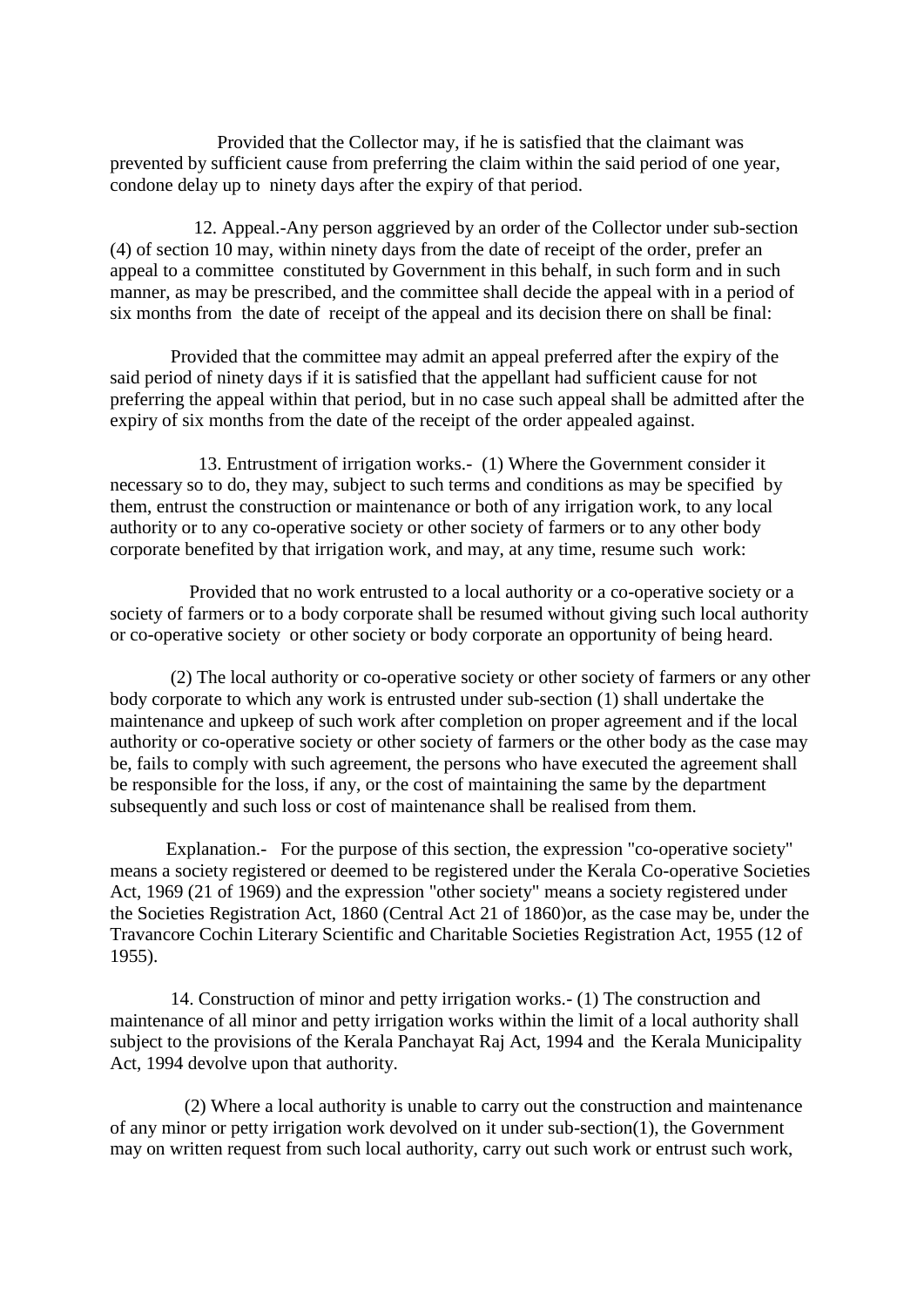subject to such terms and conditions as they may specify, to any of the societies referred to in section 13.

## CHAPTER IV

#### CONSTRUCTION AND MAINTENANCE OF FIELD CHANNELS

 15. Alignment of field channels.- The alignment of any field channel and technical specification thereof shall be the responsibility of the Government.

 16. Land owners to maintain field channel.-The maintenance of field channels and the conveyance of water through them shall be the responsibility of the owners of the lands benefited by such channels:

 17. Maintenance of field channels by Water users Association.-Subject to section 16, every water users association formed under section 49 shall be bound to maintain field channels, within their respective area of operation, fit for the conveyance of water.

 18. Maintenance of field channels.-Where the land owners fail to maintain field channels and the Irrigation Officer is satisfied that maintenance of field channels is necessary for proper irrigation of lands of such owners, he shall by notice, require the land owners concerned to maintain field channels within such time and in such manner as may be specified in the notice.

 19. Procedure for speedy construction of field channels by Government.-(1) The Irrigation Officer shall, in consultation with the beneficiaries or local authority, determine suitable alignment of field channels, mark out the land which, in his opinion, is necessary for the construction thereof and shall forthwith publish in such manner a notice in such form and containing such particulars as may be prescribed.

 (2) The Irrigation Officer shall arrange for the publication of the notice in the village or villages and in the office of the local authority in which, such land is situated and serve the notice on the owners of the land mentioned therein .

 (3) After the service of the notice by the Irrigation Officer as required by subsection (2), he may require the land owners to intimate within one month from the date of service of the notice whether they desire to carry out the work by themselves and; if so, he may obtain an undertaking from each land owner specifying the date within which the work is to be completed and such other particulars as may be prescribed.

 (4) Where the land owners do not desire to carry out the work or fail to carry out the work or the remaining work within the time specified in the undertaking as the case may be, the work shall be carried out or caused to be carried out by the Irrigation Officers.

 (5) The work or the remaining part of the work, as the case may be, carried out or caused to be carried out by the Irrigation Officer under sub-section (4) shall be deemed to have been carried out by him with the consent of the land owners.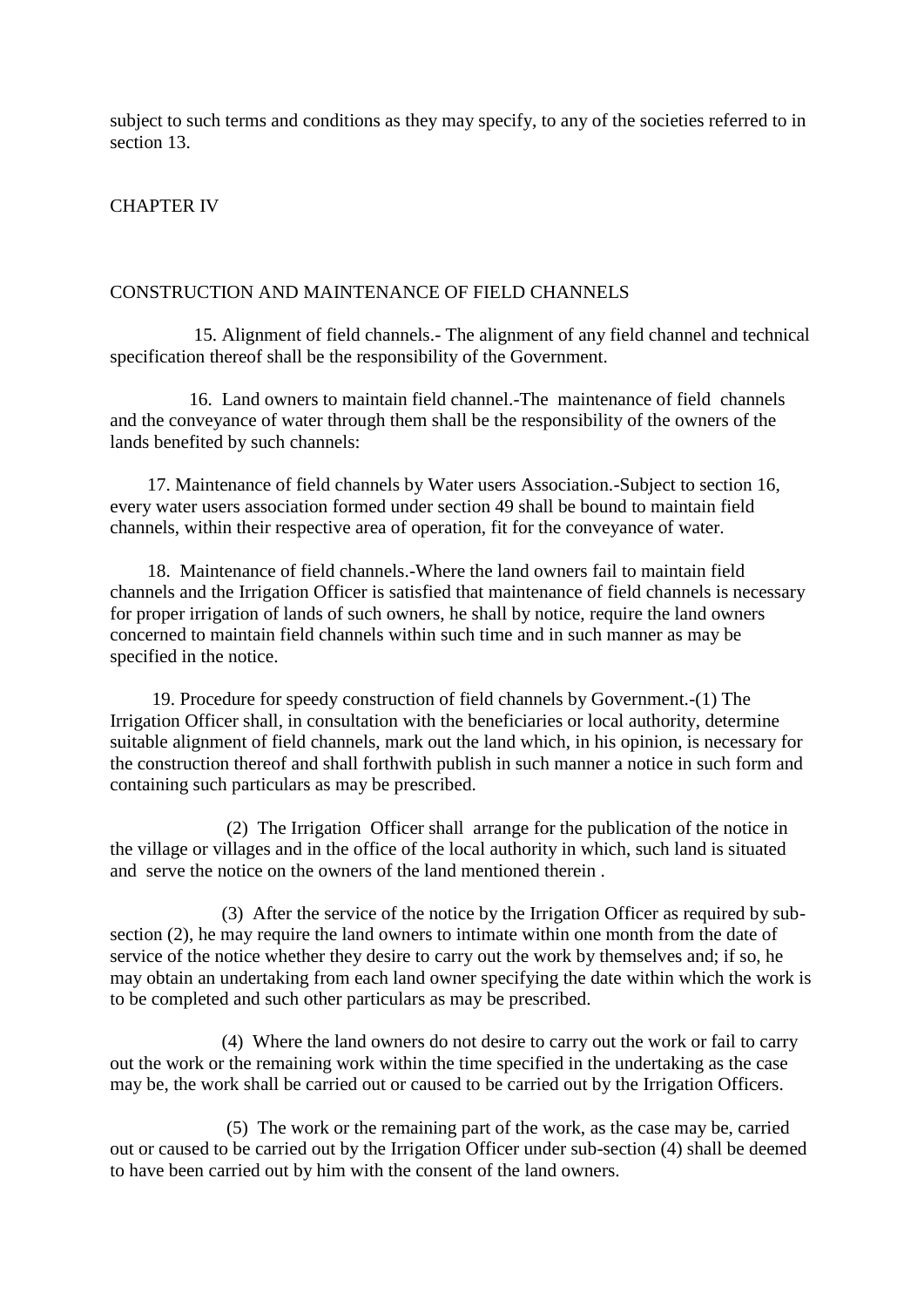# CHAPTER V

#### ISSUE OF CERTIFICATES AND LEVY OF WATER CESS

 20. Publication of statement showing lands benefited .- (1) As soon as may be after the publication of this notification under sub-section (2) of section 8 in respect of an irrigation work, the Irrigation Officer shall prepare a statement in the prescribed form showing the lands benefited or capable of being benefited by such irrigation work, the nature of the crops cultivated or proposed to be cultivated by the owners in such lands and the general pattern of cropping adopted or proposed to be adopted in those lands.

(2) In the case of an irrigation work commissioned partly or fully before the commencement of this Act or acquired partly or fully by the Government before such commencement, the Irrigation Officer shall, as soon as may be after such commencement, prepare in the prescribed form a statement of the lands benefited or capable of being benefited by such irrigation work, containing the particulars mentioned in sub-section (1).

 (3) The Irrigation Officer shall send sufficient copies of the statements prepared under sub-section (1) or sub-section (2) to the Tahsildar, and thereupon the Tahsildar shall cause the statements to be published in the Taluk Office and the concerned village offices and also serve notice on the owners of the lands included in the statement requiring them to file objections, if any, in respect of the inclusion of such lands and the particulars of such lands in the statement, to the Tahsildar within a period of one month from the date of receipt of the notice:

 Provided that where the lands benefited or capable of being benefited by an irrigation work are situated in more than one taluk, the statement shall be sent to the Tahsildar of the taluk in which the major portion of such land is situated:

 Provided further that if any dispute arises regarding the taluk in which the major portion of such lands is situated, such dispute shall be referred to the Government and the decision of the Government thereon shall be final.

 (4) The objection in pursuance of a notice under sub-section (3) shall be confined to any one or more of the following grounds, namely:-

 (a) that the land or any portion thereof is not benefited or capable of being benefited by the irrigation work;

(b) that the person shown as owner of a land is not the owner thereof;

 (c) that the area or any other particulars therein including the nature of crop or crops cultivated or proposed to be cultivated therein is wrong;

 (d) that there exist any other fact materially affecting the lands included in the statement.

 (5) The Tahsildar shall consider the objections and , after holding such enquiry as he deems necessary and giving the objector an opportunity of being heard , make an order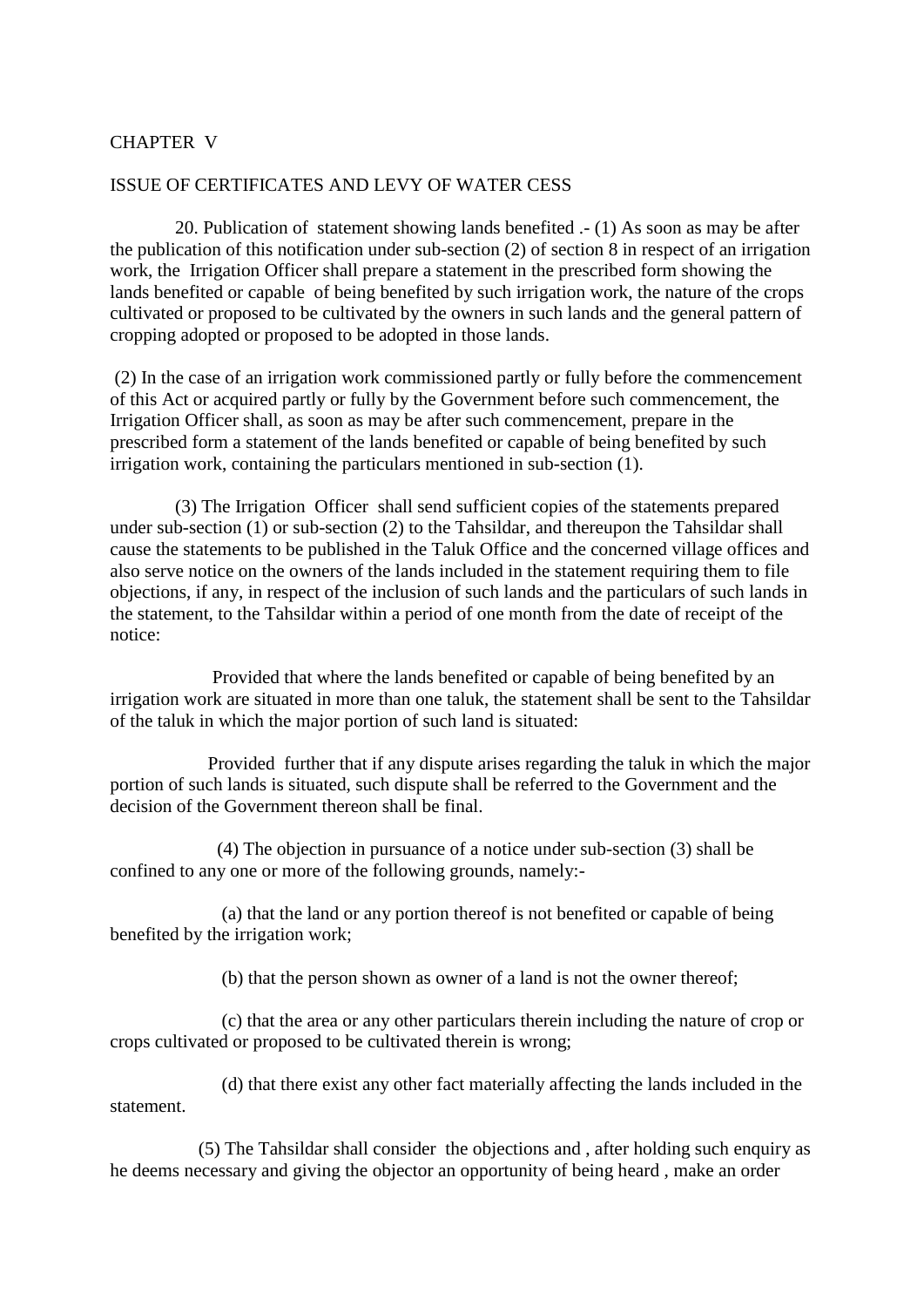within three months from the date of receipt of the objections, either rejecting the objections or excluding the land or portion thereof from the statement or making other necessary modifications therein.

 (6) An order passed under sub-section (5) shall be communicated to the objector in such manner as may be prescribed.

 (7) Any person aggrieved by an order under sub-section (5) may appeal in such manner as may be prescribed to the Collector within sixty days from the date of receipt of the order and such appeal shall be decided by the Collector within two months from the date of receipt of the appeal and the decision of the Collector thereof shall be final.

 Explanation.- A land shall be deemed to be capable of being benefited irrespective of the non- enjoyment of the benefit, if such non- enjoyment is solely due to any act or omission on the part of the owner of that land.

 21. Issue of certificate.- (1) Subject to such modifications as may be made under sub-section (5) or sub-section (7) of section 20 in the statement prepared under sub-section (1) or sub-section (2) of that section, a certificate showing the area of land and the crop cultivated therein shall be issued by the Tahsildar, in such form and in such manner and subject to such conditions as may be prescribed , to the owners of the lands included in the said statement and copies thereof shall be sent by him to the officers of the local authority within the local area of jurisdiction of which the lands included in the certificate situate.

 (2) A certificate issued under sub-section (1) shall be valid for a period of ten years from the date of issue, unless cancelled in accordance with the provisions of this Act or modified as and when the crops or cropping pattern is changed.

 (3) The owner of land to whom a certificate has been issued under sub-section (1 ) may, within forty five days from the date of receipt of the same apply to the prescribed authority for the cancellation or modification, as the case may be, of the certificate if he is aggrieved by the issue of, or by any of the conditions in, the certificate.

 (4) On receipt of an application under sub-section (3) the prescribed authority may, after such enquiry as it thinks fit and after giving the owner of the land an opportunity of being heard, for reasons to be recorded in writing, by order, cancel or modify, or refuse to cancel or modify, the certificate.

 (5) Any person aggrieved by an order of the prescribed authority under subsection (4) may, within forty five days from the date of receipt of the order by him, appeal to the Collector in such manner as may be prescribed and the Collector shall, after giving him an opportunity of being heard, pass within sixty days from the date of receipt of the appeal, such order thereon as he thinks fit.

(6) The order of the Collector under sub-section (5) shall be final.

 (7) Where a certificate has not been issued to the owner of a land included in the statement prepared under sub-section (1) or sub-section (2) of section 20 or if such statement has been modified under sub-section (5) or sub-section (7) of that section, in such modified statement, such owner may apply to the Tahsildar, within such time as may be prescribed, for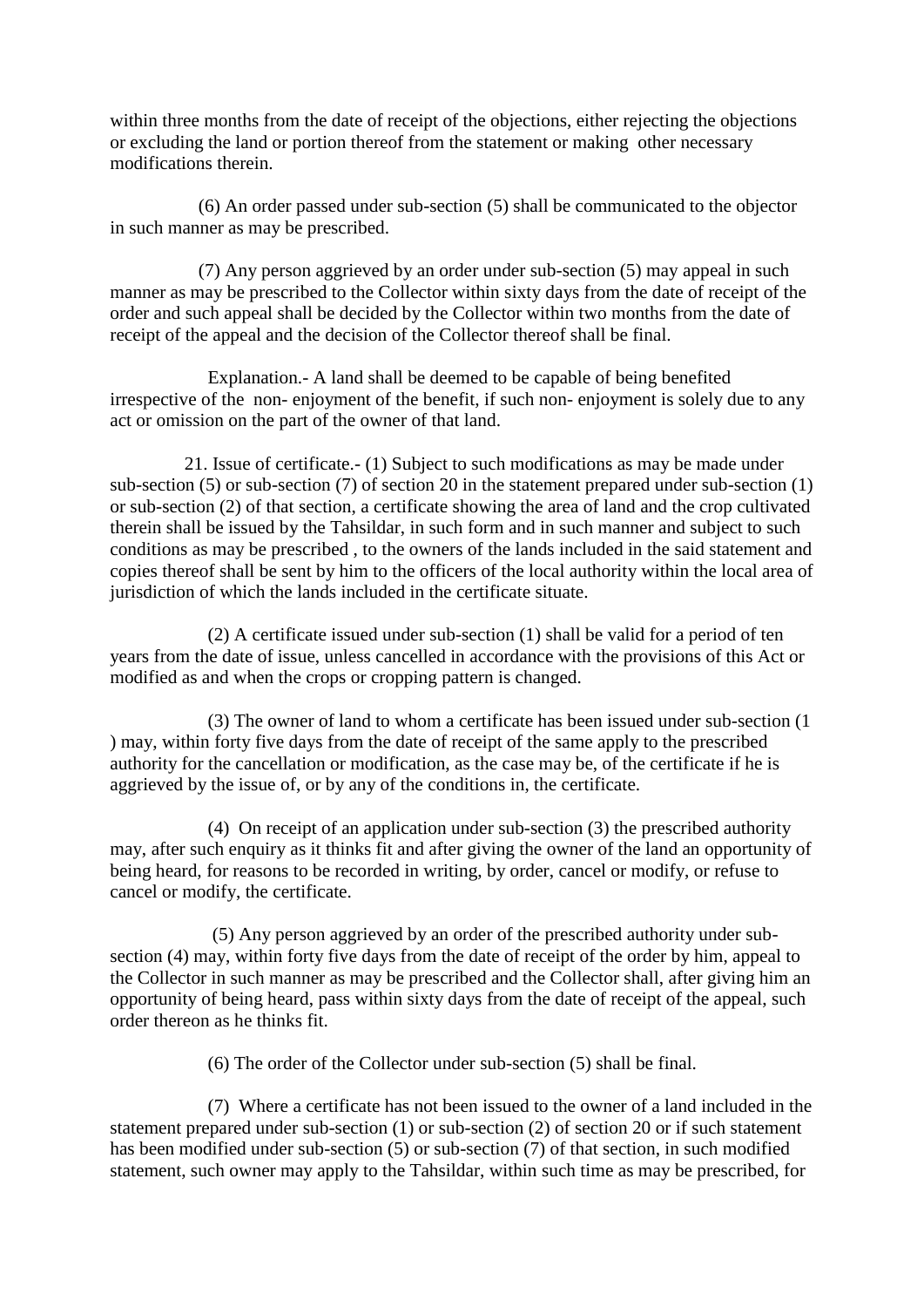the issue of the certificate and the Tahsildar may, within thirty days from the date of receipt of the application, issue, or refuse to issue the certificate after such enquiry as he deems fit.

 22. Cancellation or modification of certificate.- Notwithstanding anything contained in section 21, the Secretary to Government, Water Resources Department or an officer authorised by Government in that behalf may, at any time, for reason to be recorded in writing by order, cancel or modify a certificate issued under that section:

 Provided that no such order shall be made without giving the person affected by the order an opportunity of being heard.

 23. Levy of irrigation cess by Government.- (1) The Government shall be entitled to levy an annual irrigation cess on all lands in respect of which certificates have been issued under section 21, so long as such certificates are in force.

 (2) The levy of irrigation cess under sub- section (1) shall be at such rate as may be notified by Government from time to time and shall be paid within such time and in such manner as may be prescribed.

 (3) Arrears of irrigation cess levied under sub-section (1) shall bear interest at the rate of 6% per annum.

 (4) Every owner to whom, certificate has been issued under section 21 shall, so long as such certificate is in force, be liable to pay the water cess levied under sub-section (1) on or before the due date as shown in the certificate without any separate demand for payment.

 24. Exemption from payment of irrigation cess.- Where there has been failure of crops in any area, the Government may notwithstanding anything contained in this Act, by notification, for reasons to be specified in the notification, make an exemption or reduction in rate in respect of the irrigation cess leviable under this Act on any land included in the notification for such period as may be specified therein.

 25. Levy of irrigation cess by local authority.- (1) A local authority may, with the previous sanction of the Government, levy an annual irrigation cess on lands benefited by minor irrigation works executed by it.

 (2) The rate of irrigation cess levied under sub-section (1) shall be fixed by the Government from time to time:

 Provided that the rate of irrigation cess fixed under sub-section (2) shall in the case of minor irrigation works, not more than the rate at which irrigation cess is levied by the Government on lands benefited by medium irrigation works executed by the Government.

 (3) Where there has been failure of crops in any area, the local authority concerned may by resolution make an exemption or reduction in rate in respect of the irrigation cess leviable under this section on any land within their jurisdiction.

CHAPTER VI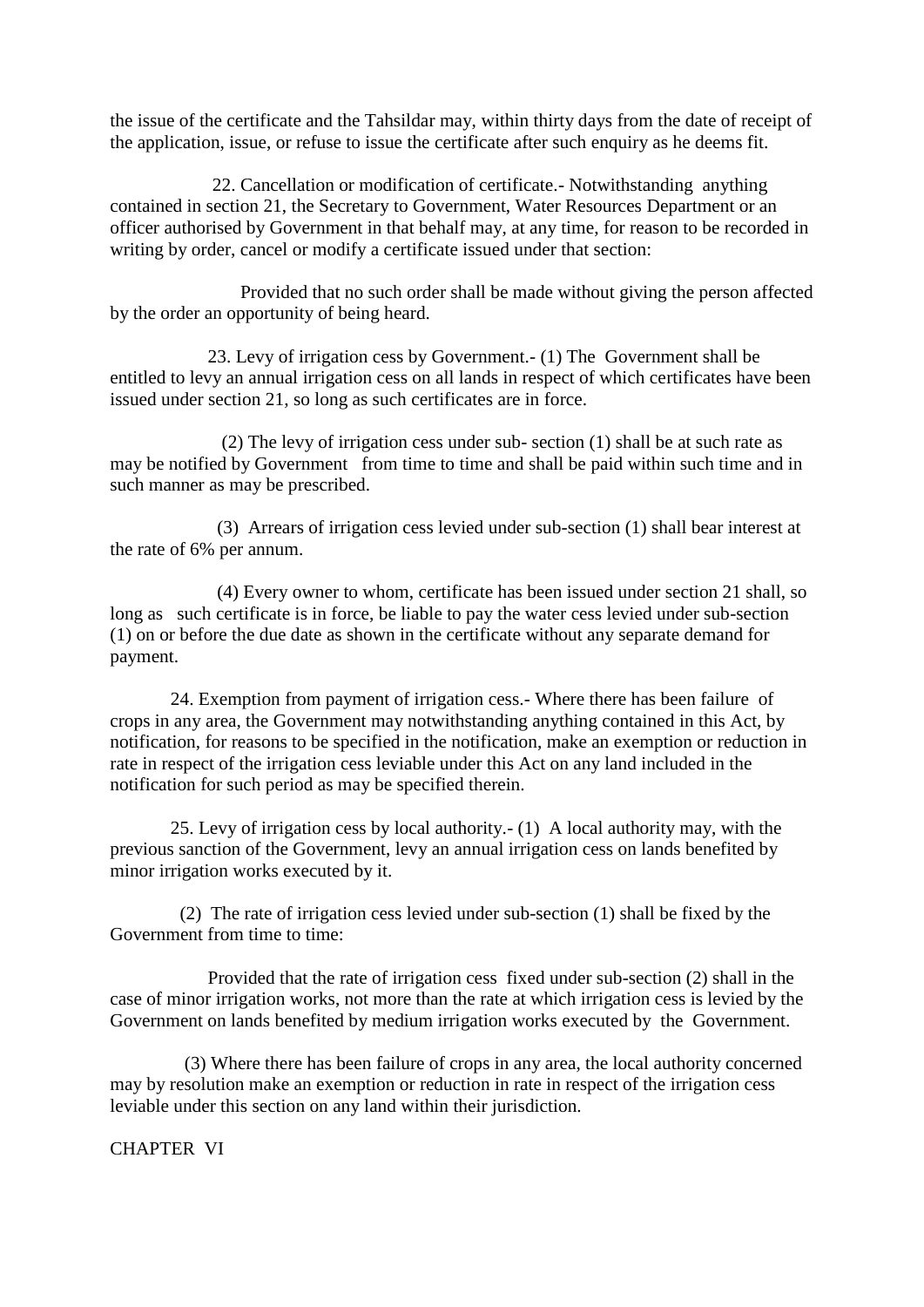## OBTAINING MATERIALS IN EMERGENCIES

 26. Impressment of materials for urgent works, repairs, etc.-(1)Whenever it appears to the Irrigation Officer that unless some work or repair is immediately executed, an irrigation work would sustain such serious damage as to cause sudden and extensive public injury, such officer or any other person authorised by him in that behalf may, under intimation to the owner or occupier of any land in the neighbourhood of any such irrigation work, enter upon and take possession of such land and appropriate or remove any trees, timber, bamboos, mats, ropes, straws, earth, stones, or other materials found therein, and use the same for the purpose of such work or repair.

 (2). The Irrigation Officer or any other person authorised by him, who appropriates or removes any materials under sub-section (1), shall prepare an inventory thereof and keep it as a record duly signed by himself, the owner or occupier of the land and two witnesses of the locality.

 27. Payment for materials taken.-(1) The Irrigation Officer shall, as early as possible, but in no case later than thirty days from the date on which the work or repair under section 26 was completed, pay to the person whose materials were taken for the said purpose, the cost of such materials calculated at a rate of 25% in excess of the prevailing market rate.

 (2) If any dispute arises as to the prevailing market rate of any materials, such disputes shall be referred by the Irrigation Officer to the Collector, whose decision thereon shall be final.

 (3) Where the cost of materials is not paid within the period specified in subsection (1), it shall bear interest at the rate of 12% per annum.

 28. Payment for damage in taking materials.- Whenever as a result of the removal of any tree, timber, bamboos, earth, stone or other materials under section 26,causes any damage directly to the property of any person, the Irrigation Officer shall compensate that person for such damage, and in case of dispute as to the sufficiency of the amount so paid, he shall refer the dispute to the Collector whose decision thereon shall be final .

## CHAPTER VII

#### REGULATION OF WATER SUPPLY FOR IRRIGATION

 29. Distribution of Water from Irrigation Works.- (1) Distribution of water from all irrigation works constructed or maintained wholly or partly at the cost of Government shall be regulated by such rules or orders as may be made or issued by the Government from time to time.

 (2) Distribution of water from irrigation works constructed or maintained at the cost of a local authority shall be subject to such regulations as may be made by that authority.

 (3) An irrigation calender shall be published one month before the date of water distribution by the Water Resourses Department every year, and the same shall be formed or modified in accordance with the need and cropping pattern every year, in consultation with the beneficiaries and with the scientific assessment of the water available and demand.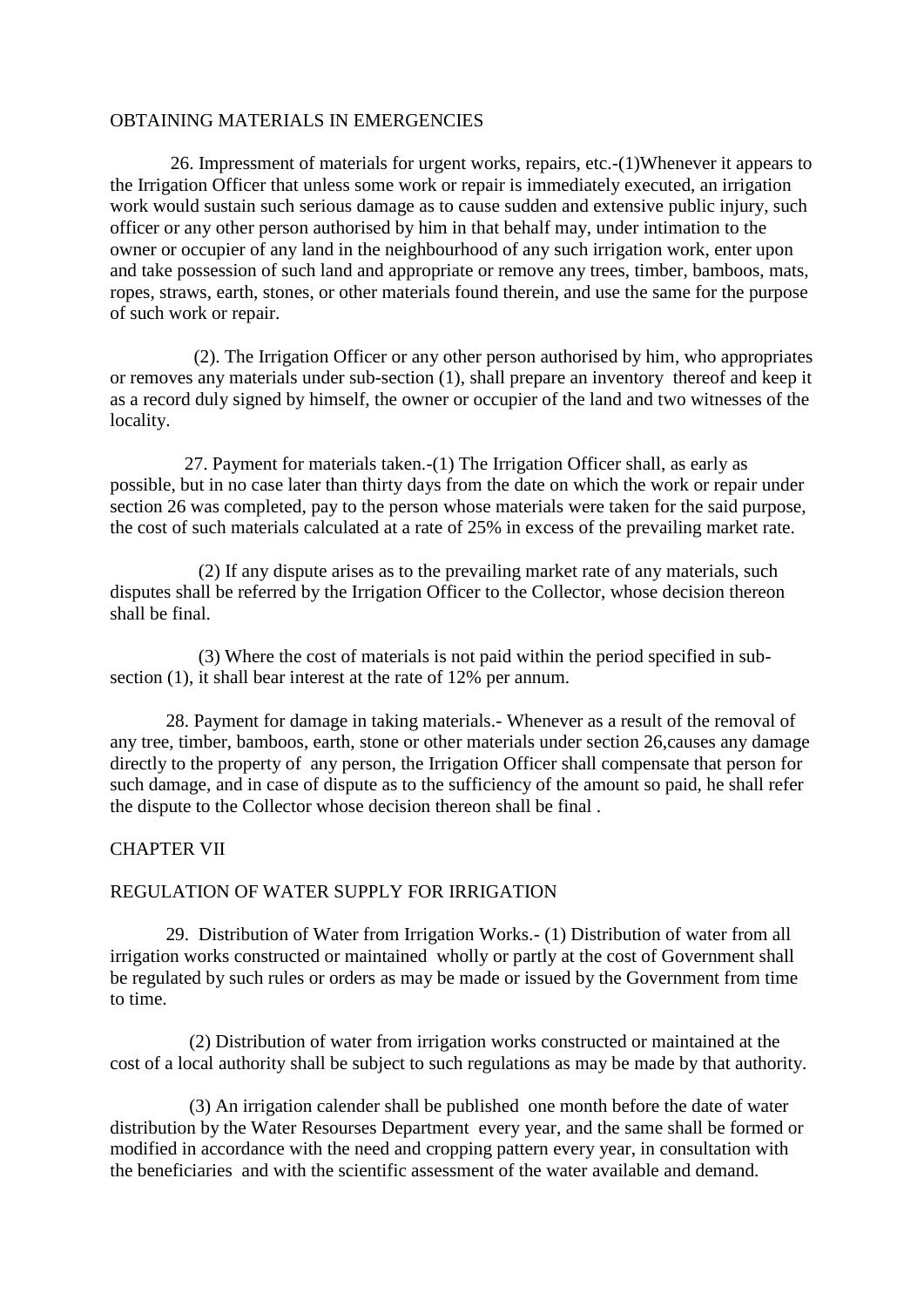30. Distribution of Water to another State or Union Territory.- No water from a watercourse in the State shall be distributed to any other State or Union Territory, except in accordance with an agreement between the State Government and the Government of such other State or the Union Territory in terms of a resolution to that effect passed by the Legislative Assembly of the State.

# CHAPTER VIII

## EXECUTION OF WORKS BY JOINT LABOUR

 31. Procedure on failure to contribute cost or labour for work to be done by joint labour.- (1) Where, by local custom or for any other good reason, any work connected with irrigation or flood control or drainage of water for the purpose of agriculture is to be done by the joint labour or at the cost of owners of all the lands likely to be benefited by such work, and where any of such owners fails or neglects to do his share of the work or contribute his share of the cost of labour, it shall be lawful for the Collector, or the Punja Special Officer, appointed by government in this behalf or any other officer authorised by the Government, on the application of one or more of the owners interested in such work or injured or likely to be injured by such failure or neglect, to investigate the matter and pass such order as he deems fit, and he may, by such order, also direct the defaulting owner to execute any portion of such work or pay any portion of the cost of the work.

 (2) An order directing that the defaulting owner shall execute the portion of the work shall also specify the portion of the work to be executed, the time within which it should be done, and the estimate of the cost of such work prepared in such manner as may be prescribed.

 (3) Where the defaulting owner refuses or fails to execute such work within the time specified in the order under sub-section (1), the Collector, the Punja Special Officer or such other officer authorised by the Government under that sub-section may entrust the work to be executed by some other person, and the cost thereof may be recovered from the defaulting owner in such manner as may be prescribed.

 32. Dewatering etc. of Padesekharam:- (1) Where the committee of a padasekharam applies to the Collector, the Punja Special Officer or any other officer authorised by the Government in that behalf, to arrange for the dewatering of that Padasekharam for the purpose of paddy cultivation, it shall be lawful for the Collector, the Punja Special Officer or such other officer to arrange for the dewatering of such padasekharam and to recover the cost of such dewatering from all the owners of such padasekharam:

 Provided that arrangement for dewatering shall not be made unless the Irrigation Officer has certified, after due investigation, the safety of the land in a padasekharam.

 (2) The Collector, the Punja Special Officer or the officer authorised under subsection (1), arranging dewatering of any padasekharam under the said sub-section or any person or persons authorised by him to undertake such dewatering work shall, notwithstanding anything contained in any other law for the time being in force, have the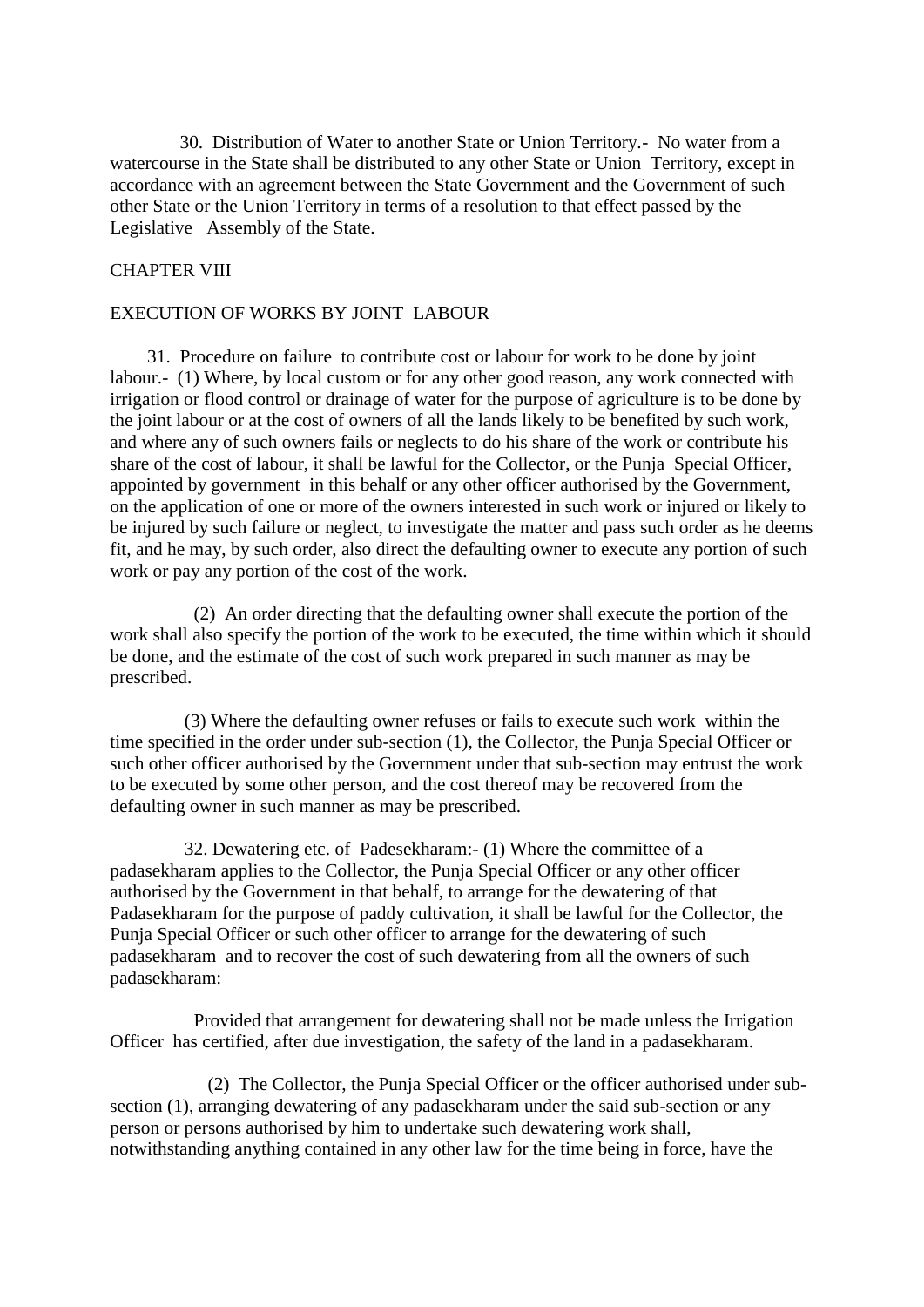power to enter upon any field in that padasekharam and to install any machiney for the purpose of such dewatering and to execute any temporary work incidental thereto.

 (3) Where cultivation in any padasekharam or in any portion thereof is likely to be affected for want of proper irrigation or drainage facilities, the Collector, the Punja Special Officer or the officer authorised by the Government under sub-section (1) shall have the power to arrange for the execution of any temporary work as is necessary to irrigate or drain the padasekharam or any portion thereof, as the case may be, and the cost thereof shall be realised from all the owners of the padasekharam.

Explanation.- In this section and in section 33 and 34,-

 (i) "committee of padasekharam" means the committee of the owners of padasekharam constituted in such manner as may be prescribed; and

 (ii) "padasekharam" means collection of paddy fields contiguously situated, whether owned by one or more than one person.

 33. Construction or Repair of Bund.-Where a bund or a portion of a bund to be constructed or repaired by joint labour, or at the cost, of all the owners of a padasekharam has not been constructed or repaired properly by such owners, it shall be lawful for the Collector, the Punja Special Officer or the Officer authorised by the Government under subsection (1) of section 32 to carry out the construction or repair of such bund or portion, as the case may be, and to recover the cost thereof from all the owners of that padasekharam, after giving notice to the effect..

 34. Powers and duties of Collector, Punja Special Officer and the Officer authorised.- The Collector, the Punja Special Officer or the officer authorised by the Government under sub-section (1) of section 31 may exercise such powers and perform such duties as may be prescribed, for the collective benefit of the majority of the owners of a padasekharam.

 35. Appeal.- Any person aggrieved by any order under this Chapter, of the Collector, the Punja Special Officer or any officer authorised by the Government under section 31 or section 32 may, as early as possible and in any case not later than ten days from the date of receipt of such order, file an appeal against such order before such officer or authority as the Government may, by notification, specially empower in this behalf, and such officer or authority may, after giving the person affected an opportunity of being heard, pass such order thereon as is deemed just and reasonable within a period of twenty days from the date of receipt of the appeal.

 36. Revision.-The Government may, on their own motion or on an application by a person aggrieved by any order under this Chapter, revise any order of the Collector or the Punja Special Officer or the officer authorised by the Government under section 32 or any order of the officer or authority specially empowered under section 35 and pass such orders thereon as are, in their opinion, just and reasonable, after giving the person affected thereby an opportunity of being heard.

CHAPTER IX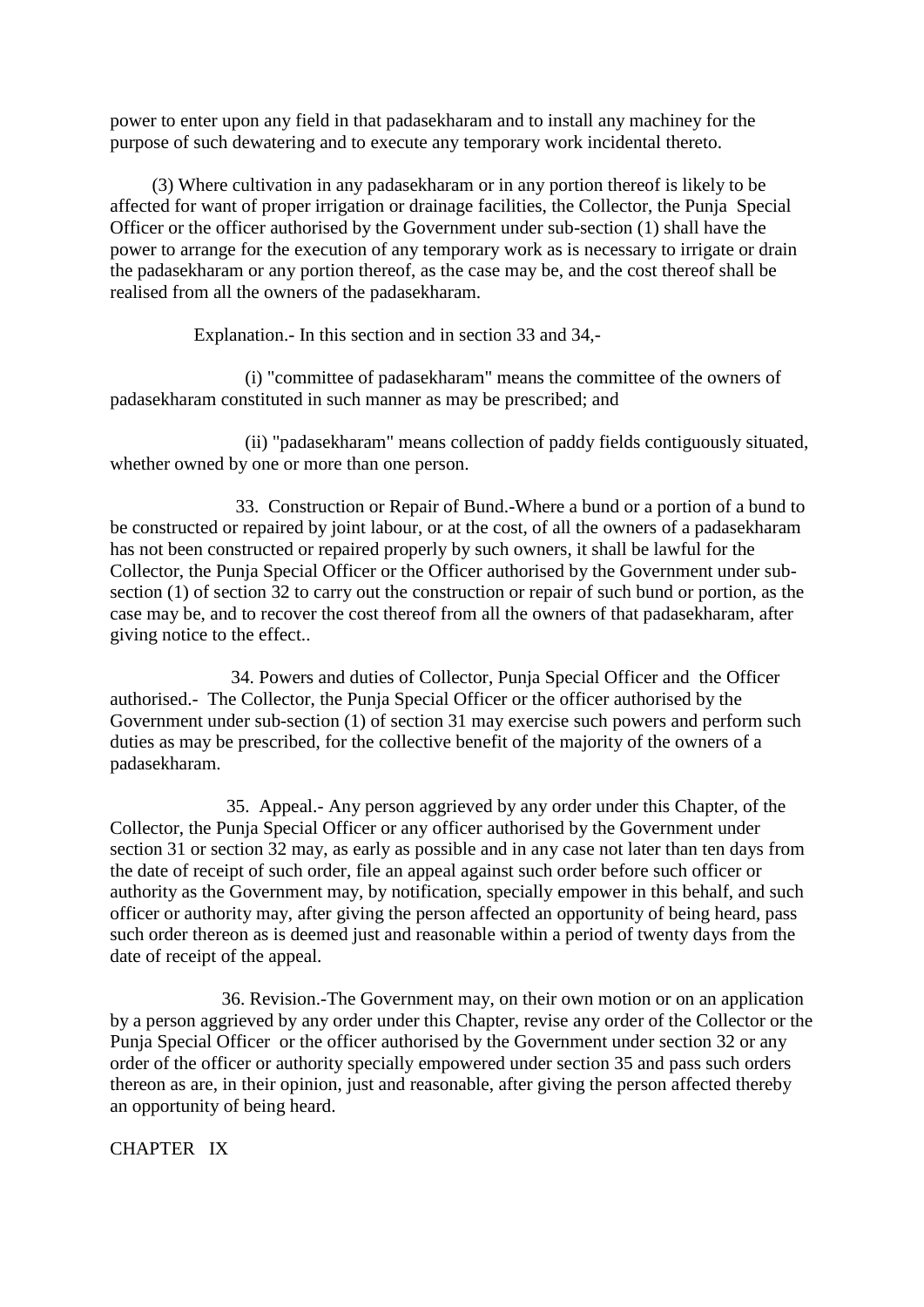#### SAFEGUARDS FOR IRRIGATION WORKS

 37. No encroachment shall be allowed in the irrigation land.-(1) No person shall occupy any irrigation land for cultivation or for any other purpose and the irrigation officer shall take all necessary steps to remove encroachment on such lands.

 Explanation :-For the purposes of this sub-section 'irrigation land' means any land owned, controlled or maintained by Government for the purposes of an irrigation work but shall not include a poramboke.

 (2) The Government may declare any project area or any irrigation land or part thereof as protected area and entry to such area shall be restricted by the concerned officers.

 (3) No person shall let out any industrial effluent or domestic effluent to any water course without proper treatment.

 38. Interference with functioning of cross drainage works.-No person shall, except with the written permission of the Irrigation Officer, obstruct the proper functioning of the various cross drainage works, such as culverts, aqueducts, super passages, siphons, weirs and allied works constructed by or with the aid of Government for the safety of canals or channels.

 39. Obligation of owners in respect of works affecting safety of canals.-(1) Every owner of land whose tank, well, pond or other reservoir is situated above the level of any irrigation work, shall maintain the bunds and surplussing arrangements of such tank, well, pond or other reservoir in the safe and efficient condition.

 (2) Where the Irrigation officer is of opinion that the bunds or surplussing arrangements referred to in sub-section (1) are not in a fit condition and are likely to endanger the irrigation work below, the owner concerned shall be served with a notice requiring him to maintain such bunds or surplussing arrangements in a reasonably fit condition in such manner and within such time as may be specified in the notice.

 (3) Where the owner fails to comply with the notice under sub-section (2) or the repairs done by him are in the opinion of the Irrigation Officer unsatisfactory, the Irrigation Officer may carry out necessary repairs to keep such bunds and surplussing arrangements in a fit condition, and the cost thereof shall be realised from such owner in such manner as may be prescribed.

 (4) An appeal shall lie against any order of Irrigation Officer under sub-section (3) before the Collector within thirty days from the date of receipt of the order by the owner and the Collector shall decide the appeal within thirty days from the date of receipt of that appeal and his decision thereon shall be final.

 40. Mining or quarrying near certain works etc.- (1) The Collector shall, in consultation with the Irrigation Officer, by notification, specify the boundaries of an irrigation work.

 (2) Notwithstanding anything contained in any other law for the time being in force, no person shall, without the written permission of the Irrigation Officer, conduct mining or quarrying operation using explosives within a radius of one kilometre of any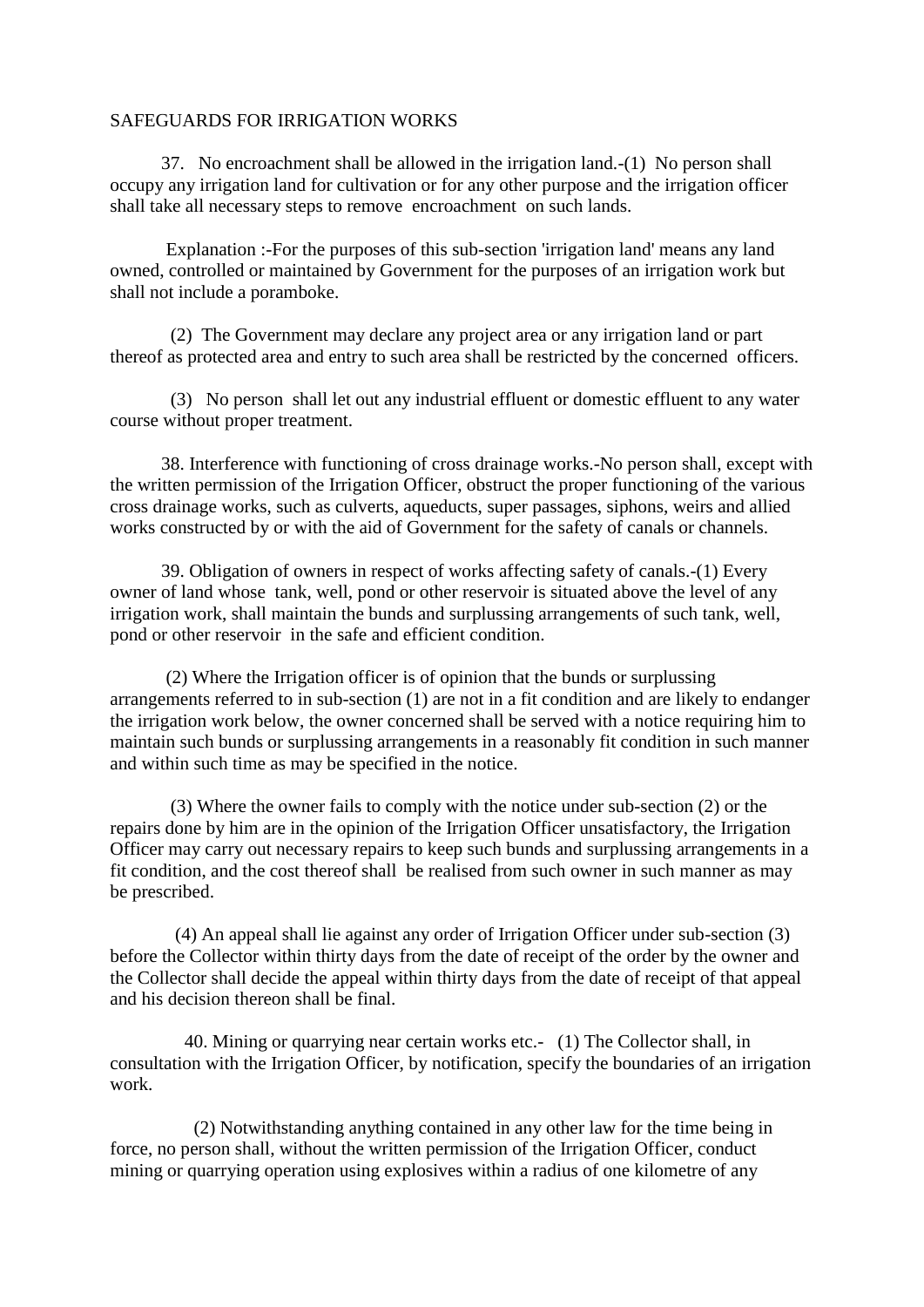bridge, dam, check dam or any other work, structure or construction, owned, controlled or maintained by the Government, a local authority or any other authority.

 (3) Any person aggrieved by the refusal of permission under sub-section (2) may, within thirty days from the date of receipt by him of the communication of such refusal, file an appeal to the Collector and the Collector shall decide the appeal within sixty days from the date of receipt of the appeal and his decision thereon shall be final.

 Provided that an appeal filed after the expiry of thirty days may be admitted by the Collector if he is satisfied that the appellant had sufficient cause for not filing the appeal in time.

 41. Operation of sluice gates, etc.-No person other than the Irrigation Officer or a person duly empowered by him in this behalf shall operate a sluice gate, regulator or flood gate of a reservoir, canal, or water course of an irrigation work owned, controlled or maintained by the Government.

 42. Fishing in reservoirs.-(1) No person shall, without the previous permission in writing of the Irrigation Officer and except in accordance with such terms and conditions and subject to the payment of such fees, as may be prescribed, fish in any reservoir owned, maintained or controlled by the Government.

 (2) Notwithstanding anything contained in sub-section (1) or in any other law for the time being in force no person shall use any explosive or any poisonous substance for the purpose of fishing in a reservoir.

 43. Control of Navigation.- The Government may, by notification, prohibit or regulate by licence or otherwise navigation for commercial purpose in an irrigation work.

 Explanation:- For the purpose of this section, navigation for commercial purpose shall include carriage of persons or goods in connection with any business, trade or commerce.

 44. Prohibition of letting out water from irrigation work.- No person, other than an Irrigation Officer or an Officer duly empowered by him in that behalf shall let out water from an irrigation work owned, controlled or maintained by the Government by cutting any bund or constructing a sluice or outlet or by any other similar contrivance.

# CHAPTER X

## BETTERMENT CONTRIBUTION

 45. Levy of betterment contribution.- Where the Government are of opinion that it is necessary to levy a betterment contribution, they may levy betterment contribution in accordance with the provisions of this Chapter from the owner of any land which, in their opinion, is benefited by any major irrigation work constructed or completed after the commencement of this Act and of any land benefited by an irrigation work declared to be a major irrigation work under the provisions of this Act, whether constructed before or after such commencement.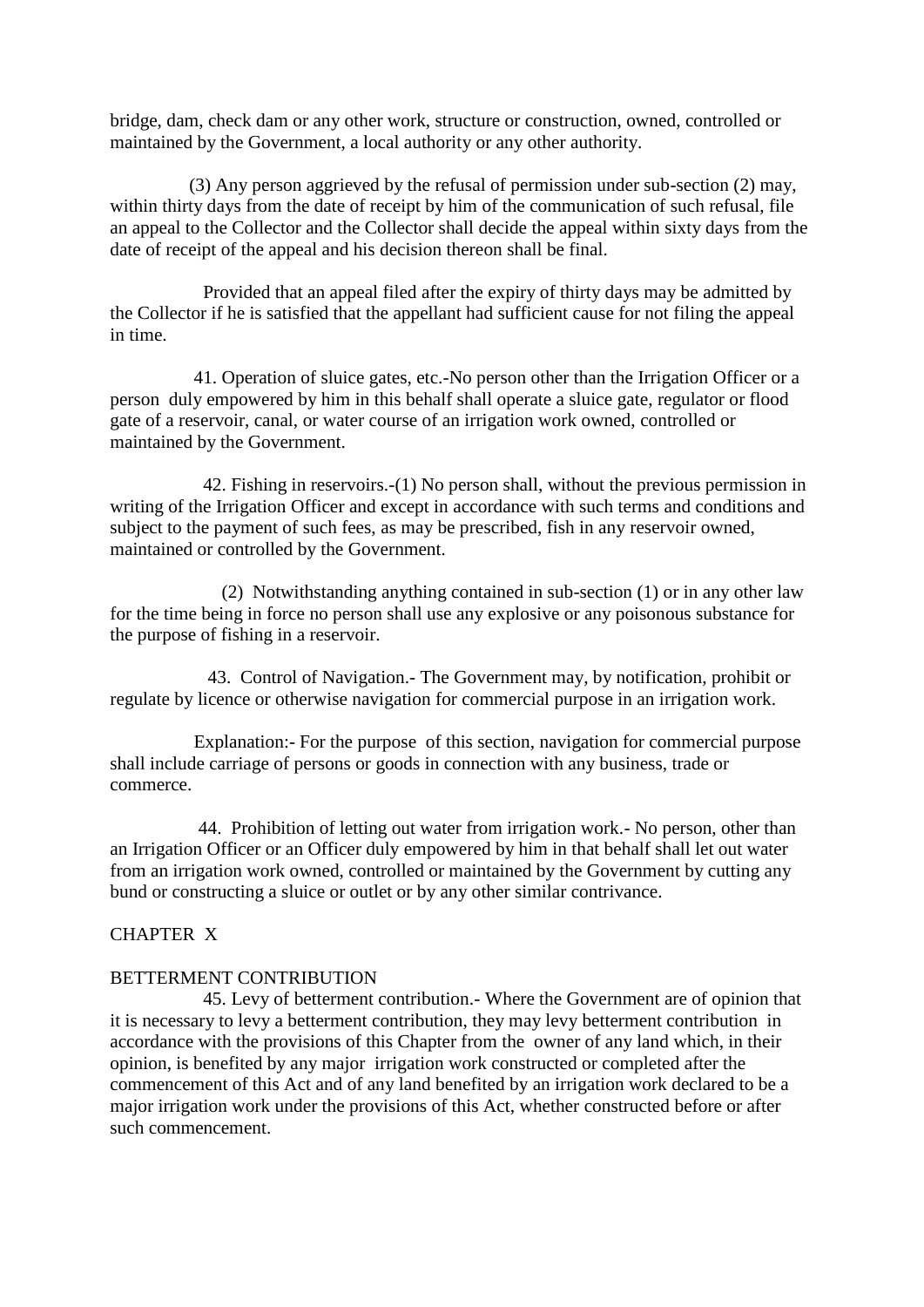Explanation:- A land shall be deemed to be benefited notwithstanding that the benefit is not enjoyed, provided such non-enjoyment is not due to any fault on the part of the Government.

 46. Amount of betterment contribution.- (1) An officer authorised by the Government in that behalf may, after previous publication of the proposals in the Gazette or in such other manner as may be prescribed, divide the lands benefited by any major irrigation work into suitable classes and estimate the annual increase in the gross produce of each class of such land:

 Provided that all lands which are of the same class and which, judged by their commandability, are so situated as to derive the same amount of benefit from the work shall be placed in the same classes.

 (2) The annual increase in the gross produce shall be estimated with reference to the average of the prices prevailing during the five years immediately preceding the date of making such estimate.

 (3) Twenty times the annual increase in the gross produce estimated under subsection (1) shall be deemed to be the increase in the capital value of each class of land, and one fourth of the sum by which the said increase in the capital value exceeds the cost estimated in the manner prescribed for making such class of land fit for advantageous irrigation under the major irrigation work shall be the betterment contribution payable in respect of that class of land.

 Explanation.- The cost of making each class of land fit for advantageous irrigation shall include the cost of converting dry land into wet land.

 (4) The Government may, by order published in the Gazette, specify the rate of betterment contribution payable per hectare in respect of each class of land determined under sub-section (3).

 (5) The Government may, on their own motion or on application by an owner of land aggrieved by an order under sub-section (4), revise the rate of betterment contribution in respect of any land specified in the said order:

 Provided that no order increasing the rate of betterment contribution shall be made without giving the person affected thereby an opportunity of being heard.

 47. Payment of betterment contribution.-(1) The betterment contribution payable under section 46 in respect of any land shall be paid by the owner of that land in twenty equal annual instalments to such authority, within such time and in such manner as may be prescribed, on a notice of demand issued by that authority:

 Provided that no such notice shall be served until the expiry of two years from the date of which the land is provided with irrigation facilities.

 (2) The owner of any land in respect of which betterment contribution is payable shall be entitled to a rebate of 40%, provided the entire amount of the betterment contribution is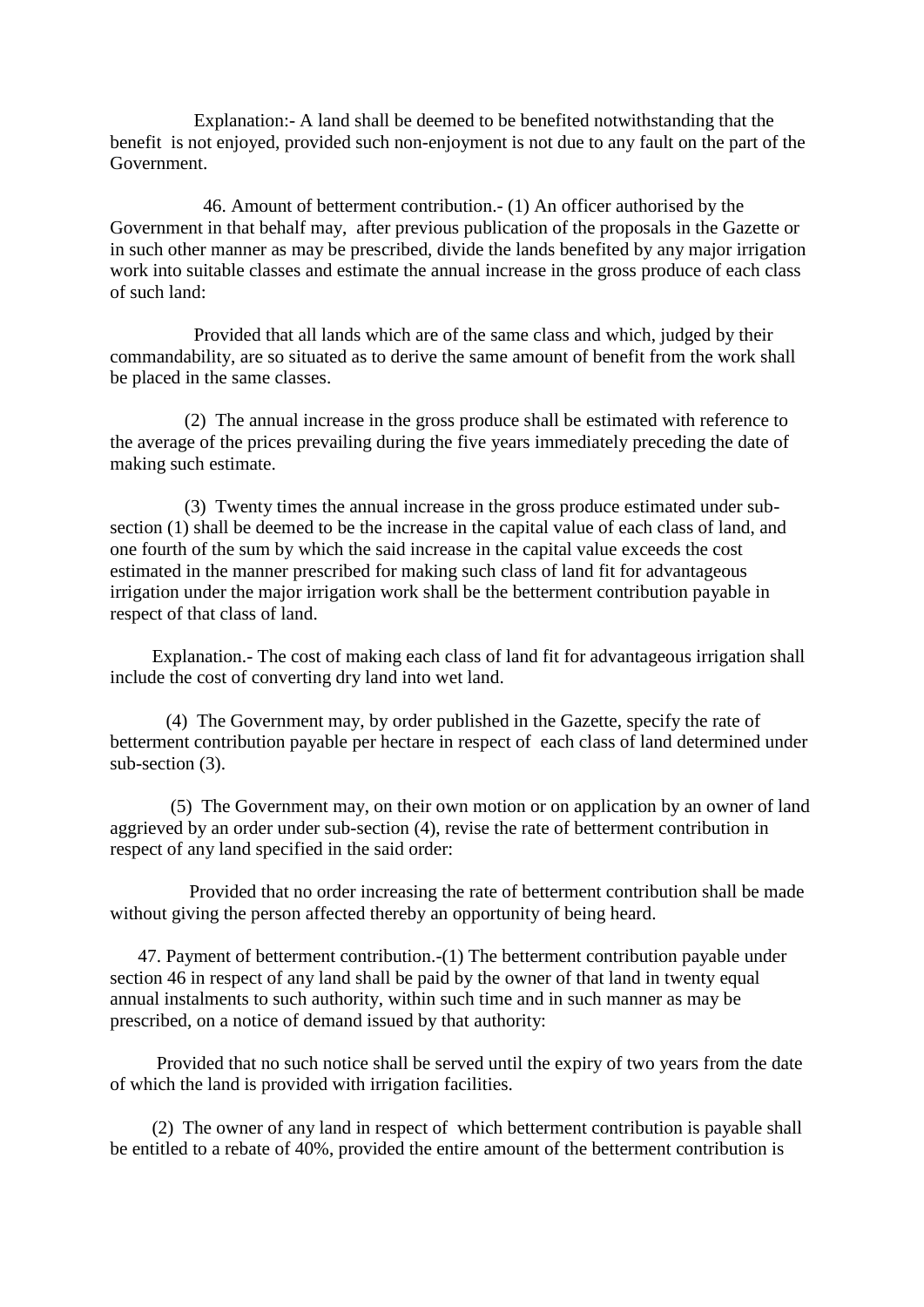paid by him within a period of one year from the date on which he becomes liable to pay the same.

 48. Postponement of payment of betterment contribution.-Where there has been a failure of crops in any area, the Government may, notwithstanding anything contained in this Chapter or the rules made thereunder, by order, postpone or cancel the payment of all instalments of the betterment contribution for such period as may be specified in the order.

# **CHAPTERXI**

## PARTICIPATORY IRRIGATION MANAGEMENT

 49. Farmer's Association.-(1) Government may authorise any officer or organisation or local authority to form water users' association by farmers (hereinafter referred to as association ) with in an area of every forty hectares.

 (2) All the farmers having agricultural lands, fields etc. with in the area shall be members of the association.

 (3) Every association shall have an executive committee consisting of eleven members elected from among the members of the association, which shall be responsible for the management and implementation of the programmes of the association.

 (4) The members of the executive committee shall be elected once in three years by the members of the association at a meeting where at least fifty percent of the total number of members are present and voting in accordance with the bye- laws of the association.

 (5) The Executive committee shall elect from among themselves a president, a vice president, a secretary and a treasurer.

 (6) The Government may nominate any of the member of the local authority or any other person, to be a member of the executive committee.

 (7) The Government may, from time to time, designate an Assistant Executive Engineer of the Water Resources Department or of the Agriculture Department to assist or supervise the activities of water users' association and the executive committee.

 (8) The executive committee may constitute sub- committees to carry out all or any of the functions vested with each association.

 (9) Every association shall be registered in such manner as may be prescribed.

 (10) Water users' association by the name under which it is registered shall be a body corporate having perpetual succession and a common seal with power to acquire, hold and dispose of property, both movable and immovable, and enter into contract and shall by the said name sue and be sued.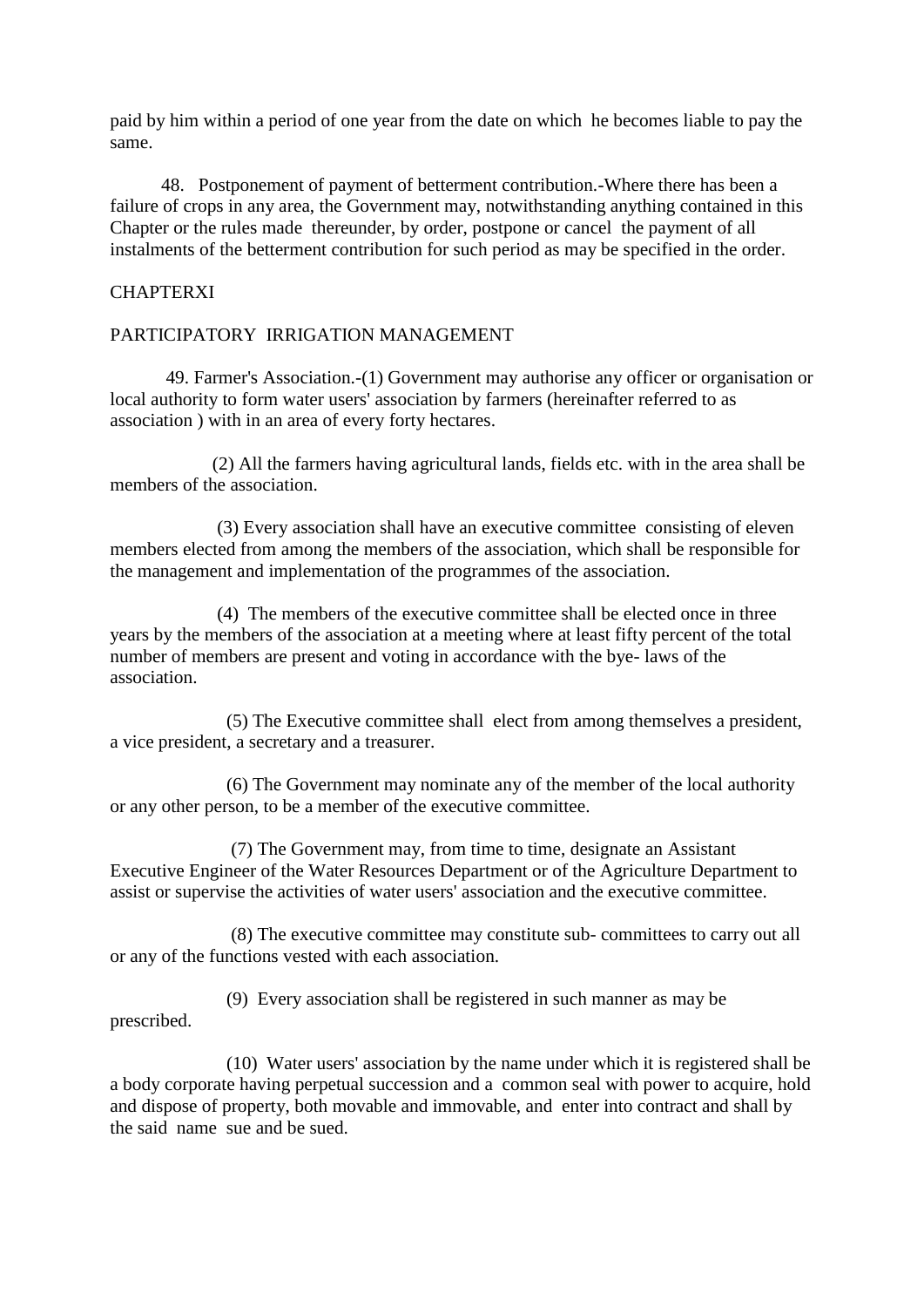(11) The Government may, from time to time, give directions or suggest modifications as and when required for the functioning of the association or committee or authorise any officer or body of officers for forming and monitoring the activities of such association.

 (12) The Government may authorise an association to make water distribution maintenance of such part of water distribution system entrusted with it.

 50. Objects of the Farmers Association.- (1) The objects of the association shall be to promote and to secure distribution of water among its users to incite an awareness for water conservation, adequate maintenance of the irrigation system, efficient and economical utilisation of water to optimise agricultural production, to protect the environment and to ensure ecological balance by involving the farmers, inculcating a sense of ownership of the irrigation system in accordance with the water budget and the operation plan.

 51. Functions of the Association.- The association shall perform the following functions, namely:-

 (i) to prepare and implement water schedule for each irrigation season, consistent with the operational plan, based upon the entitlement, area, soil and cropping pattern as approved by Government or competent authority;

 (ii) to prepare a plan for the maintenance of irrigation system in the area of its operation at the end of each crop season and carry out the maintenance works of the distribution system under its control with the funds of the association from time to time ;

 (iii) to regulate the use of water among the various pipe outlets under its area of operation according to the water schedule;

(iv) to promote economy in the use of water allocated;

 (v) to assist the Revenue Department in the preparation of demand and collection of irrigation cess and betterment levy;

(vi) to maintain a register of land holders as published by the Revenue Department;

(vii) to prepare and maintain a register of co-opted members ;

 (viii) to prepare and maintain an inventory of the irrigation system within the area of operation;

(ix) to monitor flow of water for irrigation;

 (x) to resolve the disputes, if any, between the members and water users in its area of operation;

(xi) to raise resources;

(xii) to maintain accounts;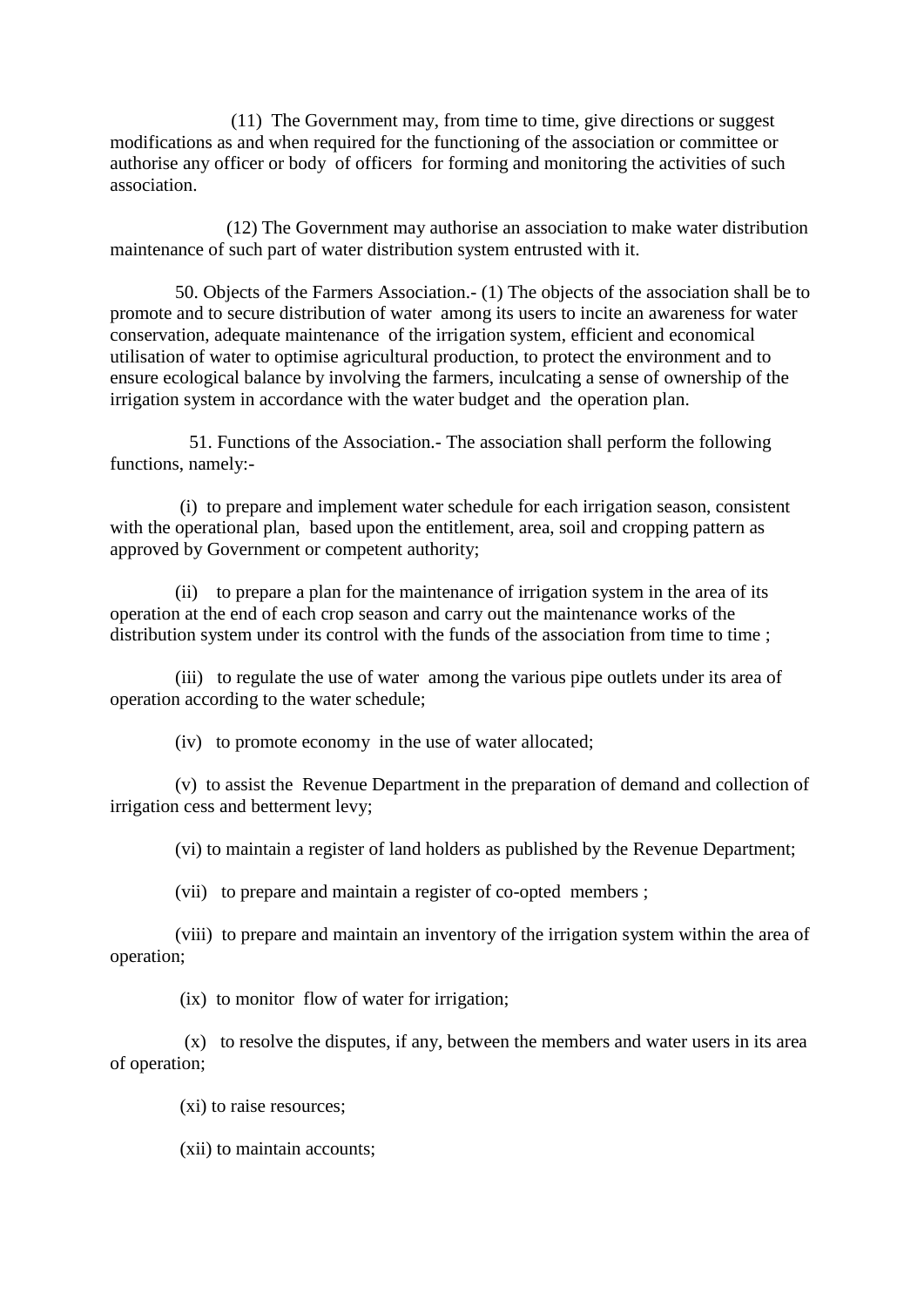(xiii) to cause annual audit of its accounts;

(xiv) to assist in the conduct of elections of office bearers;

(xv) to maintain other records as may be prescribed;

(xvi) to conduct general body meeting; and

 (xvii) to conduct regular water budgeting and also to conduct periodical social audit as may be prescribed.

 52. Power to levy and collect fees.-An association may for carrying out the functions under this Act, levy and collect such fees as may be prescribed from time to time.

 53. Appointment of competent authority and his functions.- (1) The Government shall, by notification, appoint such officer from the Water Resources and Agriculture Departments as they consider necessary, to be competent authority for the association for the purposes of this Act.

 (2) The competent authority appointed under sub-section (1) shall be responsible to the respective association in the implementation and execution of all decisions taken by the association.

 54. Resources.- (1)The Government may authorise the association to have their own resources for the formation and maintenance of the respective association.

(2) The funds of the association shall comprise the following, namely:-

 (a) Grants received from the Government as a share of the water tax collected in the area of operation of the association.

(b) Any membership fee collected.

(c) The fees collected under section 52.

 (d) Such other funds as may be granted by the State and the Central Government for the development in its area of operation.

 (e) Resources raised from any financial agency for undertaking any economic development activity in its area of operation.

 (f) Income from the properties and assets attached to the irrigation system within its area of operation.

(g) Amount received from any other source.

 55. Procedure for taking up works.-Government shall authorise the association to take up and execute all the works for rehabilitation of this system prior to taking possession of the same and all maintenance work of the system under the area of operation.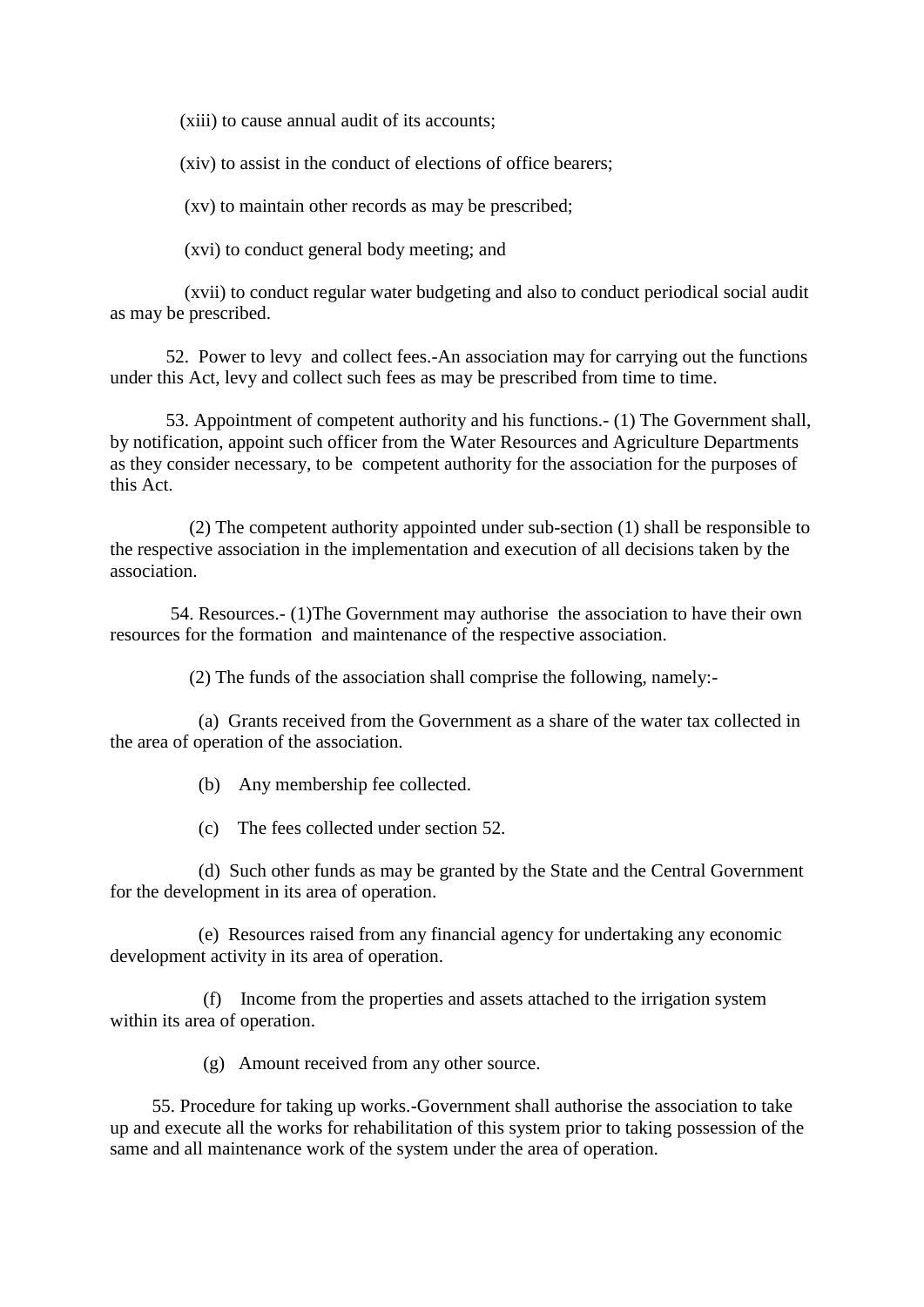56. . Social audit and monitoring.- (1) At the end of each crop season, Government shall authorise the committee to conduct social audit.

 (2) Social audit shall be for both water utilisation against water budgeting and expenditure incurred for maintenance of the system with reference to the fund available to the association.

(3) The social audit shall cover.-

(a) equity in water distribution;

(b) increase in production;

(c) increase in productivity;

(d) crop diversification;

(e) multiple cropping;

(f) water use efficiency;

(g) utilisation of resources for execution of works;

 (h) improvement in the cultivated areas of the association compared to previous season;

 (i) utilisation of research facilities in adopting high yield varieties of seeds, pesticides etc.;

(j) quality of works undertaken.

 (4) The social audit so conducted shall be made known to all the beneficiaries of the association by displaying a list containing the benefits accrued with reference to fund spent on the notice board of the association.

 (5) Wherever a work is taken up by the association, the estimated cost of the work, item of work proposed to be executed, details of the executed work are to be exhibited on a board at the place of work.

(6) The competent authority shall render all assistance in the conduct of the social audit.

 (7) The social audit so conducted shall be sent to all concerned as stipulated by Government from time to time.

 (8) The auditor shall incorporate the social audit report together with the specific observation on rectification of defects, if any, noticed in the social audit.

 (9) A copy of the audit report referred to in sub-section (8) shall be exhibited on the notice board of the association.

CHAPTER XII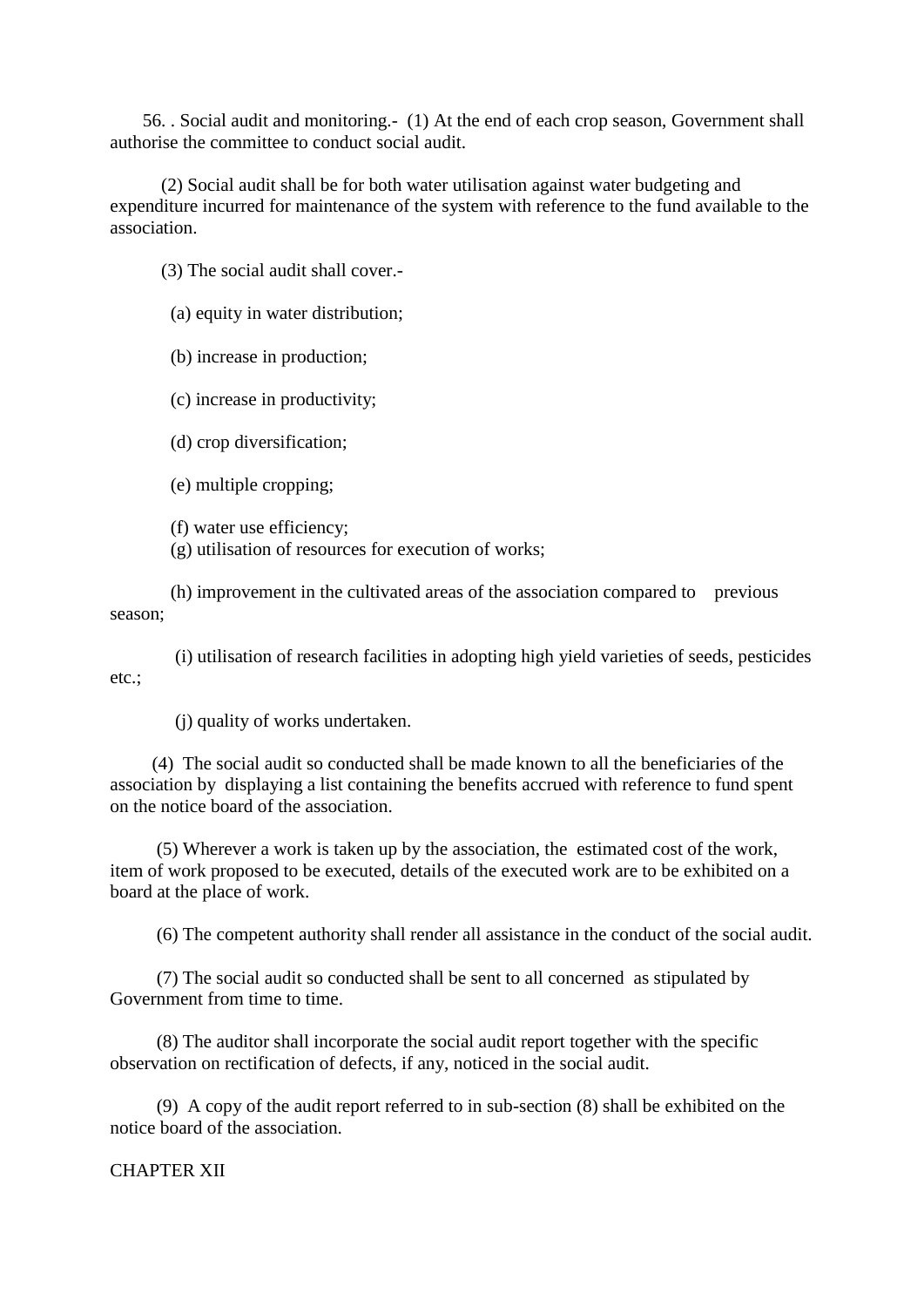#### CONSTITUTION OF DAM SAFETY AUTHORITY

 57.Constituition of Dam Safety Authority.- (1) With effect from such date as the Government may, by notification in the gazette, appoint, there shall be constituted for the purpose of surveillance, inspection and advice on maintenance of dams situated within the territory of the State an authority to be called the Kerala Dam Safety Authority.

 (2) The Authority shall be a body corporate by the name aforesaid, having perpetual succession and a common seal, and shall, by the said name, sue and be sued.

Explanation:- For the purpose of this Chapter,-

 " dam" means any artificial barrier including appurtenant work constructed across a river or tributaries thereof with a view to impound or divert water for irrigation, drinking water supply or for any other purpose.

 58. Composition of the authority.- (1) The Authority shall consist of the following members, namely:-

(a) a retired judge of the High Court who shall be the Chairman of the authority ;

(b) the Secretary to Government, Water Resources Department; ex-officio;

 (c) the Chief Engineer, Investigation and Design and two other Chief Engineers of the Water Resources Department to be nominated by the Government; ex-officio;

(d) the Chief Engineer, Central Water Commission, nominated by the Government ;

(e) the Chief Engineer (Civil), The Kerala State Electricity Board ;

(f) the Chairman, Kerala State Pollution Control Board ; ex-officio ;

(g) two experts in the field of conservation of water resources and dams to be nominated by the Government ;

(h) an eminent geologist, nominated by the Government ;

(i) the Director of Centre for Earth Science Studies (CESS); ex-officio ;

(j) the Principal Chief Conservator of Forests ; ex-officio.

 (2) The Chief Engineer, Investigation and Design shall be the Member Secretary of the Authority.

 (3) The term of office and other conditions of service of the members shall be such as may be prescribed.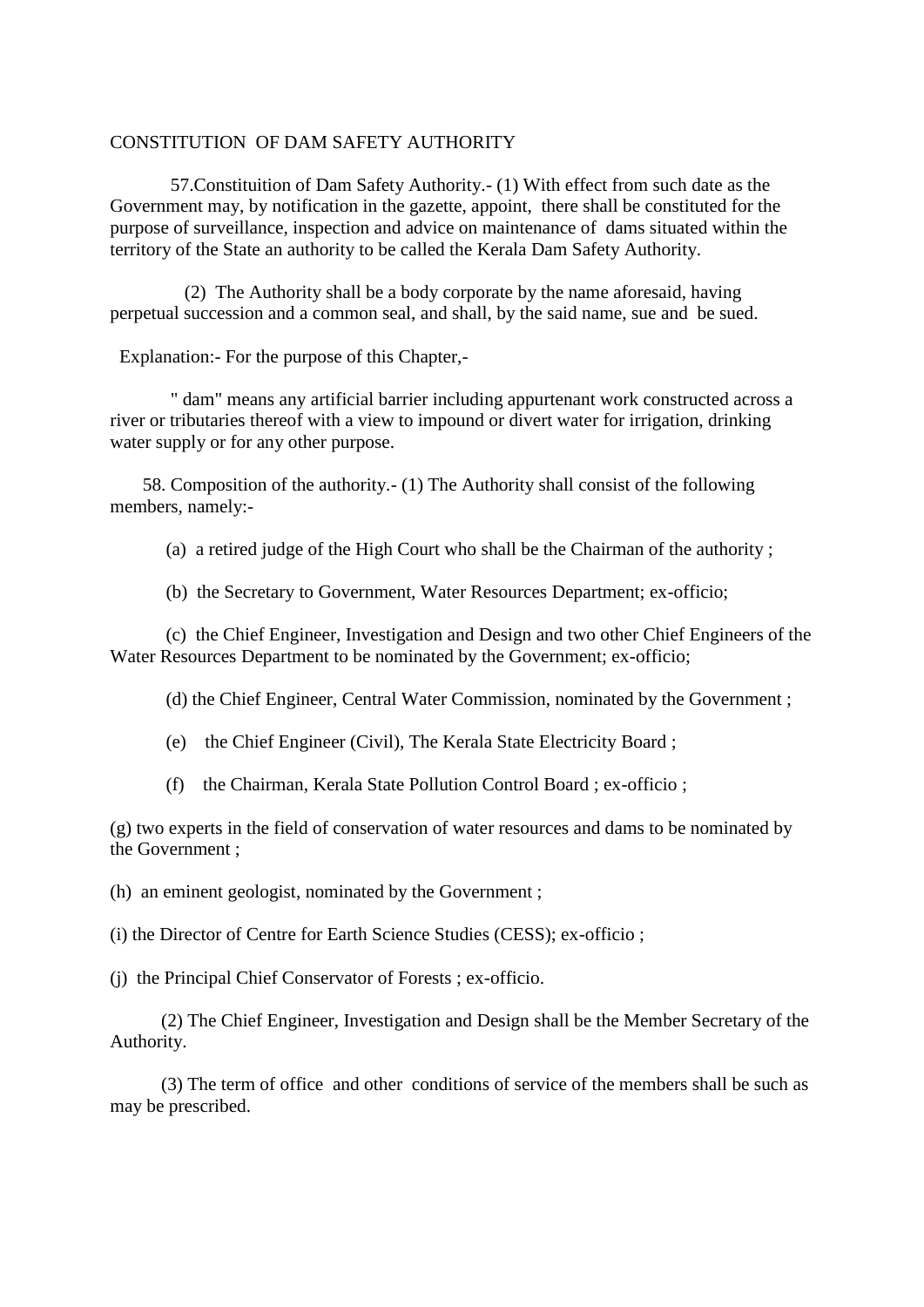59. Meetings.-The Authority shall meet at such times and places and shall observe such rules of procedure in regard to the transaction of business at its meetings, including the quorum there at, as may be provided by regulations.

 60. Vacancy in the Authority not to invalidate proceedings.-No act or proceeding of the Authority shall be invalidated merely by reason of,-

(a) any vacancy in, or any defect in the constitution of the Authority; or

(b) any defect in the appointment of a person acting as a member of the Authority;

or

 (c ) any irregularity in the procedure adopted by the Authority not affecting the merits of the case.

 61. Appointment of officers and other employees.-The Government shall appoint such number of officers and other employees in such manner, as may be prescribed to assist the Authority in the exercise of its powers and the performance of its functions under this Act.

62. Functions of the Authority  $-(1)$  Notwithstanding anything contained in any treaty, agreement or instrument, the Authority shall have the following functions, namely:-

(a) to arrange for the safety evaluation of all dams in the State;

(b) to conduct periodical inspection of the dam;

 (c) to advise any alteration, improvement or replacement of all or any part of the dam found to be in a hazardous condition;

 (d) to advise Government or other agencies about policies and procedures to be followed in site investigation, design, construction, operation and maintenance of dams;

 (e) to advise Government to suspend the functioning of any dam if the public safety so demands;

 (f) to examine the precariousness of any dam, in public interest and to submit its recommendations to the Government;

 (g) to inspect and advise Government on advisability of raising or lowering of the reservoir level of any dam taking into account the safety of the dam concerned and the environmental aspects involved;

 (h) to inspect and advise the Government on the sustainability of any dam to hold the water in the reservoir thereof;

(i) such other functions as may be assigned by the Government.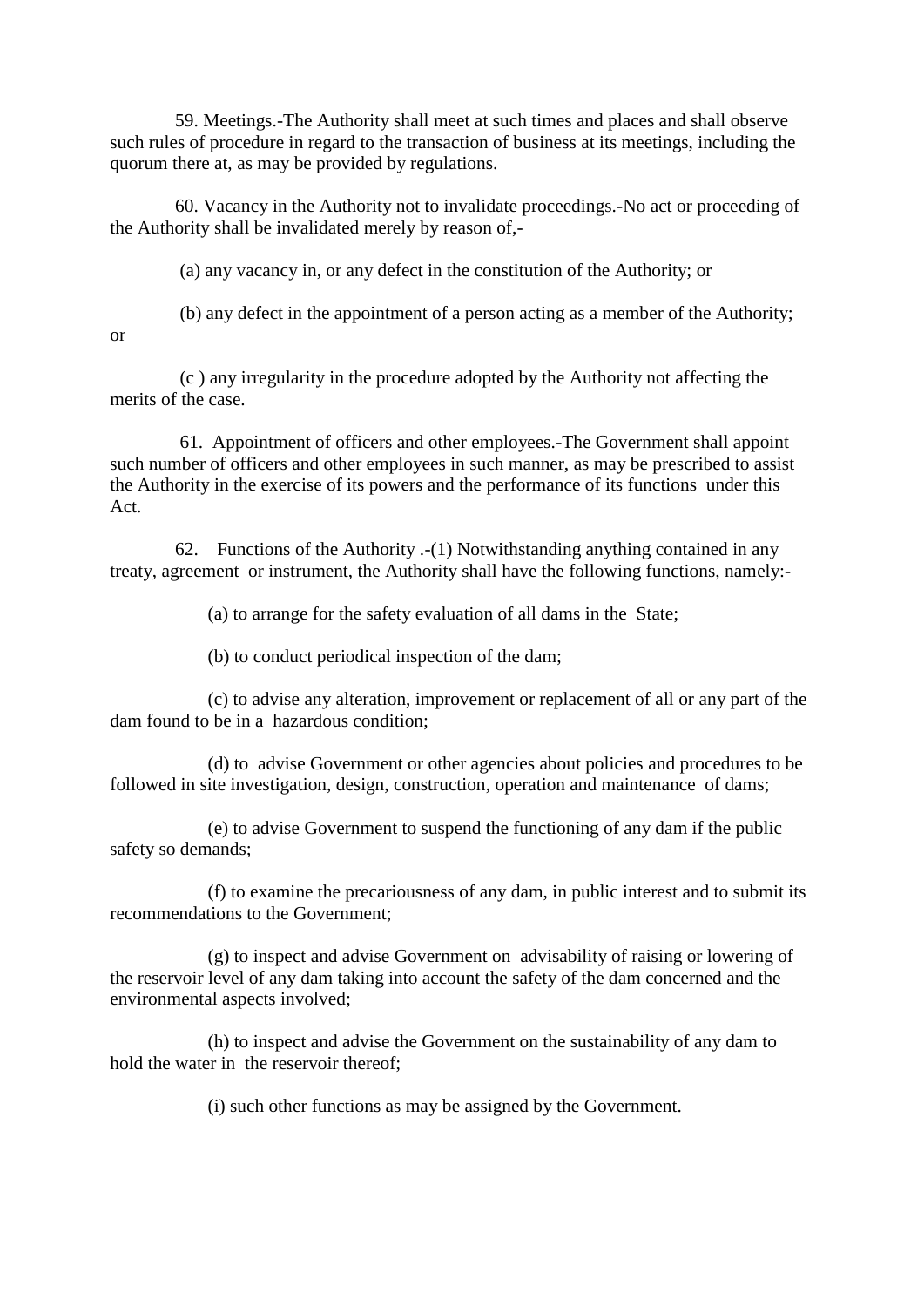(2) As soon as may be after the receipt of any advice or recommendation of the Authority under sub- section (1), the Government shall act thereon and take steps in accordance with such advice or recommendations.

(3) Where the advice or recommendations of the Authority relate to a dam owned or controlled by person other than the Government, it shall be lawful for the Government to issue orders or directions as it deems fit , requiring any person having possession or control of such dam to take such measures or to do such things within such time as may be specified therein to give effect to the advice or recommendations, and such person shall be bound to comply with the orders and directions issued by the Government .

 (4) Where any order or direction issued under sub- section (3) is not complied with within the time specified therein, the Government may, if considered necessary for ensuring the safety of the dam or of the public, take possession and control of the dam for such period and take such measures or do such things as may be necessary to give effect to the advice or recommendations of the Authority and the cost incurred by the Government in that behalf shall be recovered in such manner as may be prescribed, from the person to whom the order or direction was issued under sub- section (3).

 (5) The disbanding, construction or reconstruction of any dam shall be made only after obtaining a report in that regard from the Authority.

 63. Grants by the Government.-The Government may, after due appropriation made by the Legislative Assembly by law in this behalf, provide to the authority grants of such sums of money as the Government may consider necessary

 64. Budget.- The Authority shall prepare, in such form and at such time in each financial year as may be prescribed, its budget for the next financial year, showing the estimated receipts and expenditure of the authority and forward the same to the Government.

 65. Annual Report.- The authority shall prepare, in such form and at such time in each financial year as may be prescribed, its annual report, giving a full account of its activities during the previous financial year and submit a copy thereof to the Government.

 66. Accounts and audit.- The accounts of the authority shall be maintained and audited in such manner as may be prescribed and the authority shall furnish, to the Government, before such date as may be prescribed, its audited copy of account together with the auditor's report thereon.

 67. Annual report and auditors report to be laid before the Assembly.- The Government shall cause the annual report and auditor's report to be laid, as soon as may be after they are received, before the Legislative Assembly.

 68. Members of the Authority to be public servants.- All members, officers, and employees of the Authority shall, when acting or purporting to act in pursuance of the provisions of this Act or of any rule or regulation made there under, be deemed to be public servants within the meaning of section 21 of the Indian Penal Code, 1860 (Central Act 45 of 1860).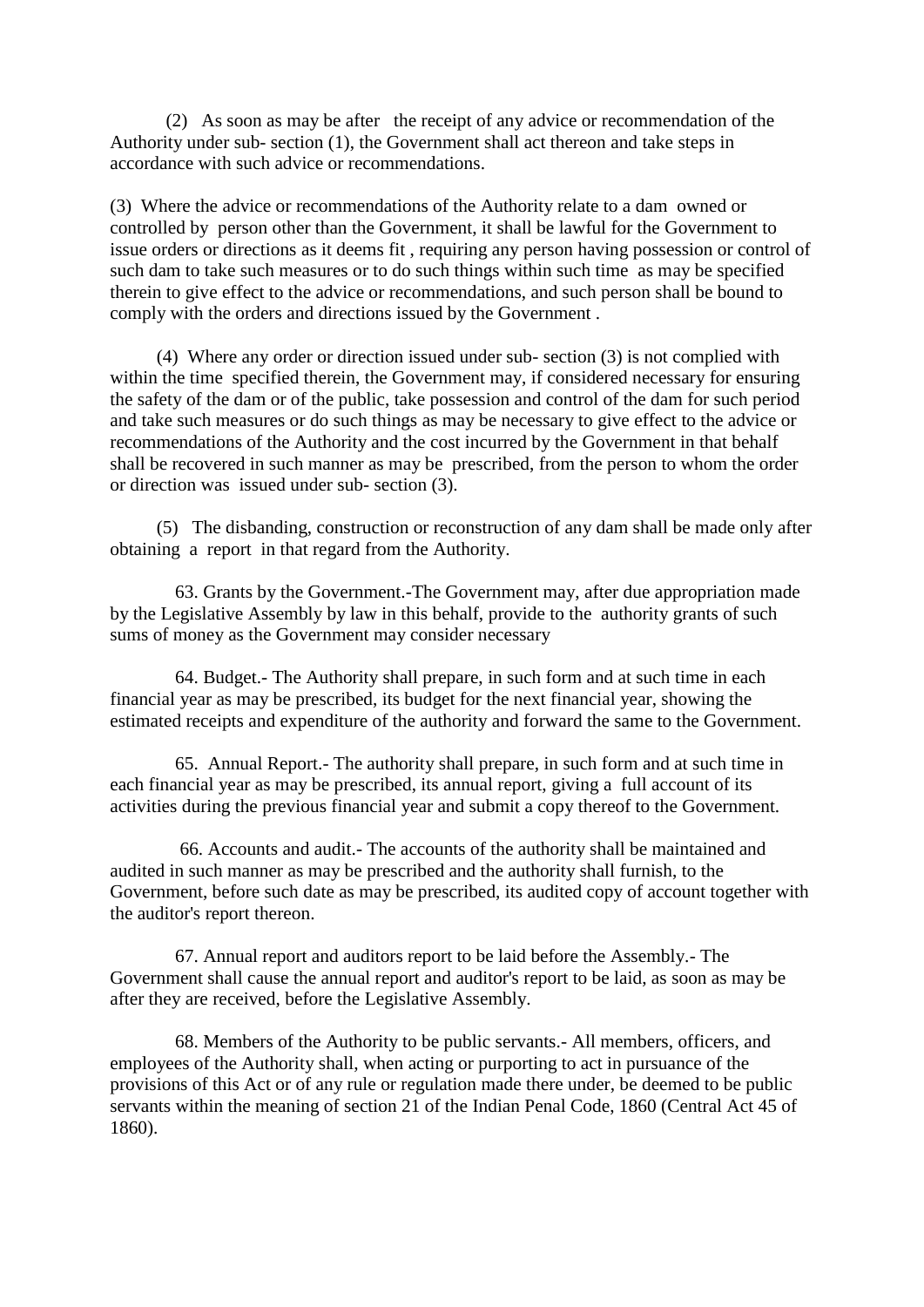69. Power of the Authority to make regulations.-The Authority may, by notification, make regulations not in consistent with this Act and the rules made thereunder to carry out the provisions of this Act.

# CHAPTER XIII

## PENALTIES

 70. Penalties.-(1) Whoever contravenes the provisions of sub-section (1) of section 4 or sub-section (1) of section 5 shall, on conviction, be punished with imprisonment for a term which may extend to one year or with fine which may extend to five thousand rupees or with both;

 (2) Whoever contravenes the provisions of section 6 shall, on conviction, be punished with imprisonment for a term which may extend to three years or with fine which may extend to one lakh rupees or with both.

 (3) Whoever contravenes the provisions of section 7 shall, on conviction, be punished with imprisonment for a term which may extend to two years or with fine which may extend to twenty-five thousand rupees or with both.

 (4) Whoever contravenes the provisions of clause (b) or clause (c) of section 9, section 38, sub-section (2) of section 40, section 41, sub- section (1) of section 42 or section 44 or any regulation or prohibition under section 43 shall on conviction, be punished with imprisonment for a term which may extend to one year or with fine which may extend to one thousand rupees, or with both.

 (5) Whoever contravenes the provisions of sub-section (2) of section 42 shall, on conviction be punished with imprisonment for a term which may extend to one year or with fine which may extend to ten thousand rupees or with both.

(6) Whoever, without proper authority,-

(a) injures, alters, enlarges or obstructs any irrigation work; or

 (b) interferes with, increases or diminishes supply of water from any irrigation work ; or

 (c) interferes with or alters the flow of water in any irrigation work so as to endanger, injure or render less useful , any such work; or

 (d) being entitled to the use of water from an irrigation work, causes or occasions waste of water in such irrigation work or interferes with the authorised distribution of water therefrom or uses water in any unauthorised manner ; or

 (e) intentionally corrupts or fouls water of any irrigation work so as to render it less fit for the purpose for which it is ordinarily used; or

 (f) destroys, defaces, removes or alters any level marked or water gauge or any other mark or sign fixed in an irrigation work shall, on conviction, be punished with imprisonment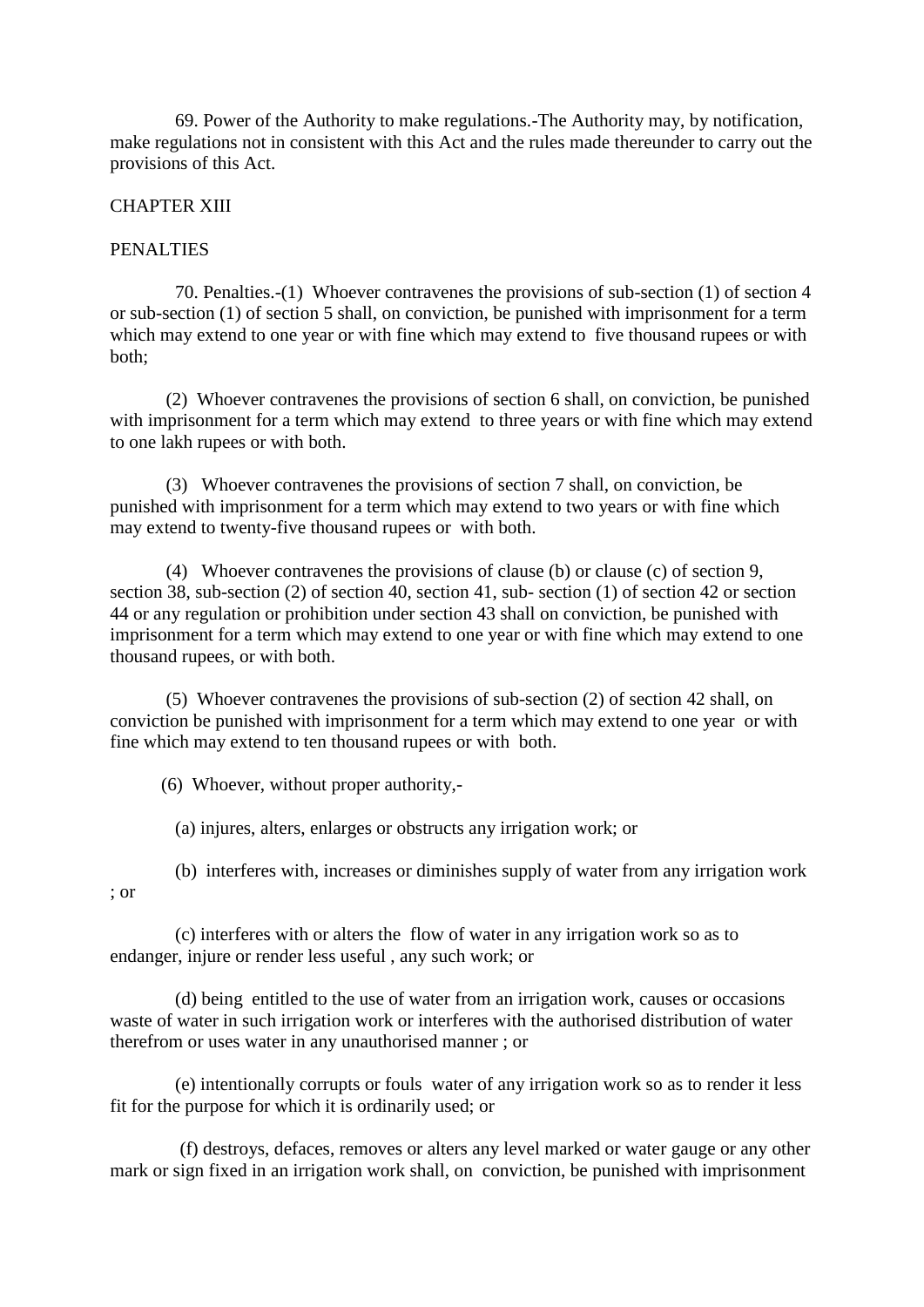for a term which may extent to one year or with fine which may extend to five thousand rupees, or with both.

 71. Punishment for continuing offences.- Where any offence under this Act is a continuing offence, the offender shall, on conviction, be punished with fine not exceeding one hundred rupees for every day during which the offence continues.

 72. Enhanced punishment for second or subsequent offences.-Whoever, having been convicted by a Court, of an offence punishable under this Act, again commits the same offence, shall be punishable for every such subsequent offence,-

 (a) in respect of any offence referred to in sub-section (1) or sub-section (4) of section 70 with imprisonment for a term which may extend to two years, but which shall not be less than six months, and with fine which may extend to ten thousand rupees;

 (b) in respect of any offence referred to in sub- section (2) of section 70 with imprisonment for a term which may extend to three years, but it shall not be less than one year with fine which may extend to one lakh and fifty thousand rupees;

 (c) in respect of any offence referred to in sub-section (3) of section 70 with imprisonment for a term which may extend to two years, but it shall not be less than six months, and with fine which may extends to thirty five thousand rupees;

 (d) in respect of any offence referred to in sub-section (4) of section 70 with imprisonment for a term which may extend to two years, but which shall not be less than six months, and with fine which may extend to ten thousand rupees ;

 (e) in respect of any offence referred to in sub-section (5) of section 70 with imprisonment for a term, which may extend to one year, but it shall not be less than six months with fine which may extend to fifteen thousand rupees.

 73. Cost of carrying out work to be recovered from convicted persons.-Where any person is convicted of an offence under section 70 or section 71 or section 72, the cost of removing the obstruction or interference, or repairing the damage, alteration or injury to irrigation work or of replacing or repairing the level mark or any other mark of sign, if any, incurred by the irrigation officer shall be recoverable from such person in such manner as may be prescribed.

 74. Cognizance of offences.- (1) All offences punishable under this Act, except the offences under section 4 and sub-section (1) of section 42, shall be cognizable.

 (2) No court shall take cognizance of any offence under section 4 or sub-section (1) of section 42 except on a complaint in writing of the facts constituting such offence filed by the Irrigation Officer.

 (3) For the purpose of sub-section (2) Irrigation Officer shall be deemed to be an officer-in-charge of a police station.

 75. Confiscation in certain cases.- Where any person quarries sand in violation of the provisions of section 7, the Irrigation Officer may, notwithstanding anything contained in this Act, cause to initiate action under the Kerala Protection of River Banks and Regulation of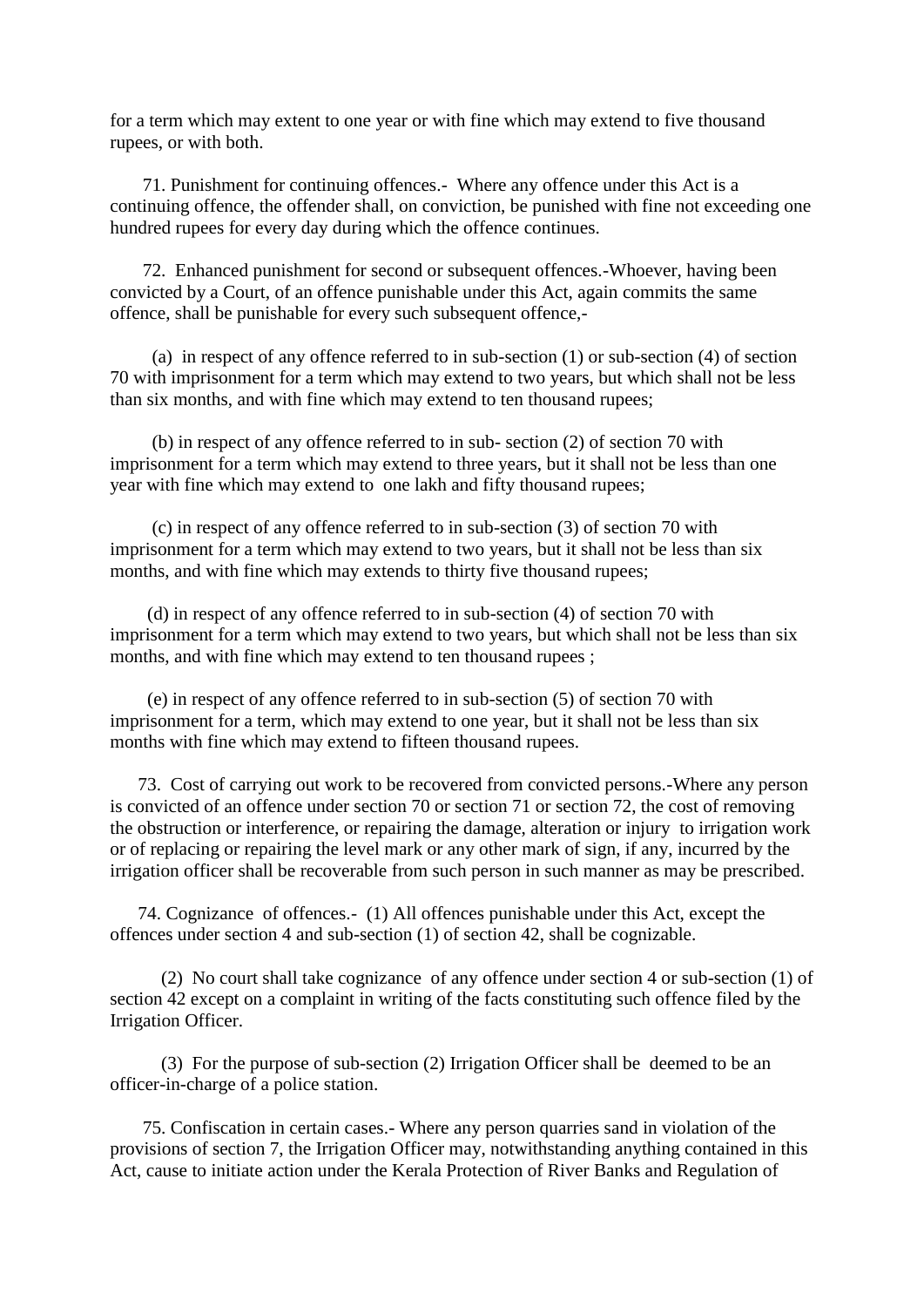Removal of Sand Act, 2001 (18 of 2001), for confiscation of the vehicle used for transport of such land.

 76. Power to remove persons causing obstructions or damage to irrigation work.- Any officer not below the rank of an Assistant Engineer who is in charge of any irrigation work may,-

(a) remove from the lands or buildings comprised therein; or

 (b) take into custody without a warrant, and without unnecessary delay, make over to a police officer, or in the absence of a police officer, take or cause to be taken in custody to the nearest police station:

any person who, in his view-

(i) wilfully damages, alters, enlarges or obstructs any irrigation work; or

 (ii) without proper authority interferes with the supply of flow of water, from or in any irrigation work.

 77. Offences by companies.- (1) Where an offence under this Act has been committed by a company, every person who, at the time the offence was committed, was incharge of, and was responsible to the company for the conduct of business of the company as well as the company shall be deemed to be guilty of the offence and shall be liable to be proceeded against and punished accordingly:

 Provided that nothing contained in this sub-section shall render any such person liable to any punishment if he proves that the offence was committed without his knowledge or that he had exercised due diligence to prevent the commission of such offence.

 (2) Notwithstanding anything contained in sub-section (1) where an offence under this Act has been committed by a company and it is proved that the offence has been committed with the consent or connivance of, or is attributable to any neglect on the part of any director, manager, secretary or other officer of the company, such director, manager, secretary, or other officer shall also be deemed to be guilty of that offence and shall be liable to be proceeded against and punished accordingly.

Explanation.- For the purposes of this section,-

 (a) "company" means any body corporate and includes a firm or other association of persons or a co-operative society;

(b) "director" in relation to a firm, means a partner in the firm.

# CHAPTER XIV

## MISCELLANEOUS

 78. Application of the provisions of the Act to minor and petty irrigation works.- The Government may at the request of a local authority or otherwise, by notification, declare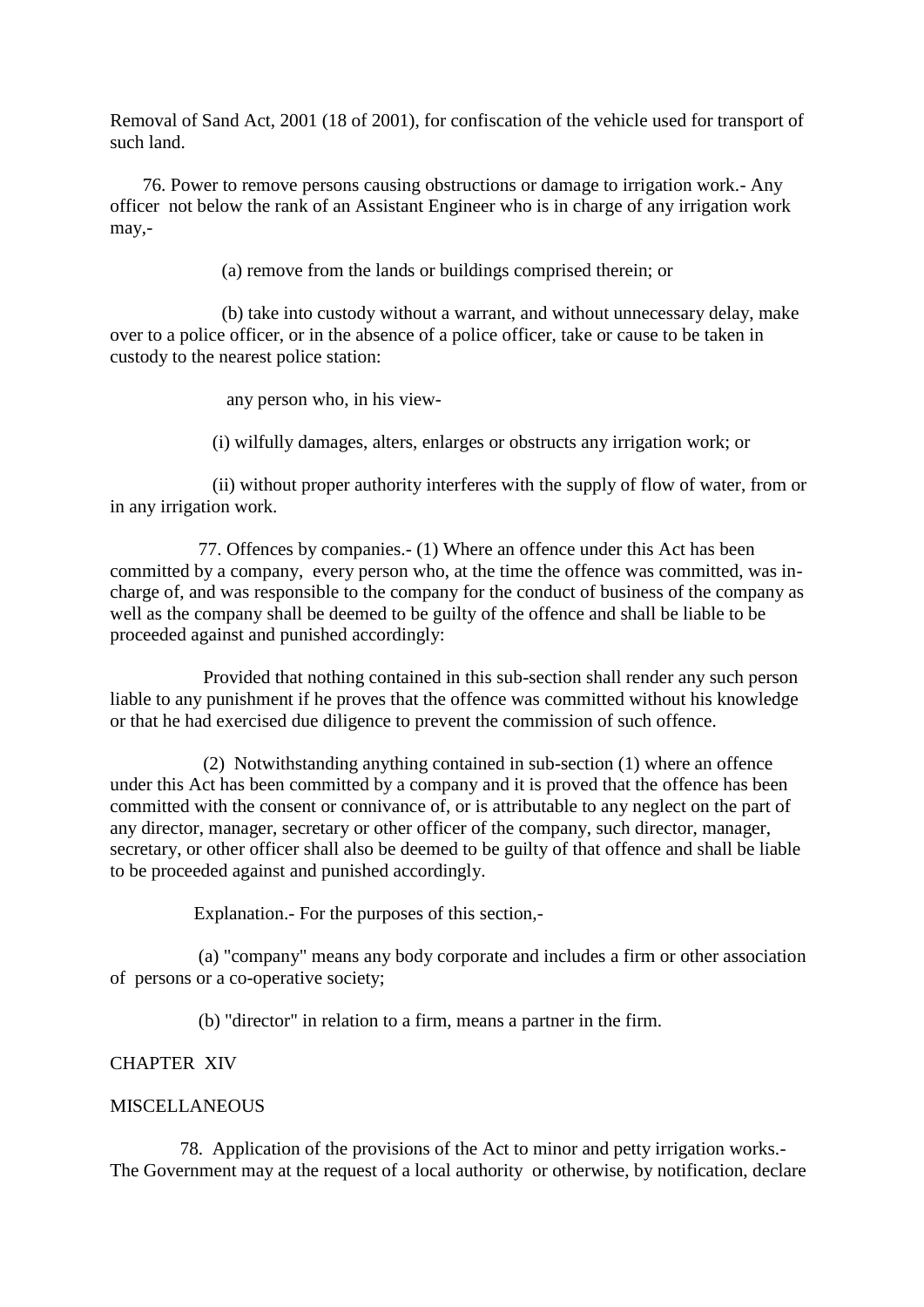that any of the provisions of this Act or of the rules made thereunder, shall be extended to and be in force in respect of any minor or petty irrigation work constructed or maintained by the local authority, subject to such alteration or modifications not affecting the substance, as may be necessary or proper for the purpose of adopting them to the work concerned.

 79. Certain private irrigation works to vest in Government.-(1) A private irrigation work in a river other than one vested with a local authority which is not maintained to the satisfaction of the Government or the owner of which is not known, shall vest in the Government and shall be deemed to be an irrigation work constructed by them under section 8.

 (2) For the removal of doubt, it is hereby clarified that no compensation shall be payable for the vesting of any irrigation work in the Government under this sub-section.

 80. Acquisition of private irrigation works.- (1) The Government may acquire any private irrigation work, whether completed or not, if in their opinion such an acquisition is necessary for the proper irrigation of land or for any other purpose incidental or ancillary thereto.

 (2) The provisions of the Land Acquisition Act, 1894 (Central Act 1 of 1894), shall apply in respect of an acquisition under sub-section (1).

 (3) A private irrigation work acquired by the Government shall, for the purpose of this Act, be deemed to be an irrigation work constructed by the Government at their cost.

 81. Power of entry, inspection etc.- (1) Any officer of the Revenue Department, not below the rank of Deputy Tahsildar, or any officer not below the rank of Assistant Engineer of the Water Resources Department may, after giving notice in such form as may be prescribed, enter upon any land, with or without assistance of workmen to make any investigation, inspection, test, examination, survey or measurement of any land for the purpose of executing an irrigation work.

 (2) Any officer of a local authority authorised by such local authority in this behalf may, with or without assistance of workmen, enter upon any land to make any investigation, inspection, test, examination, survey or measurement for the purpose of executing any minor or petty irrigation work or an irrigation work entrusted to such local authority under section 13.

 (3) Where any officer referred to in sub-section (1) or sub-section (2) proposes to enter any enclosed premises, he shall give the occupier of such enclosed premise at least one day's notice in writing of his intention to do so, if the occupier denies entry on request.

 (4) Where any damage has been caused to any irrigation work due to accident or otherwise, or where any danger is apprehended to any such irrigation work, any officer referred to in sub-section (1) or sub-section (2), as the case may be, may, with or without assistance of workmen, enter upon any land adjacent to such work and executive the work necessary for the purpose of repairing such damage or preventing danger to the irrigation work.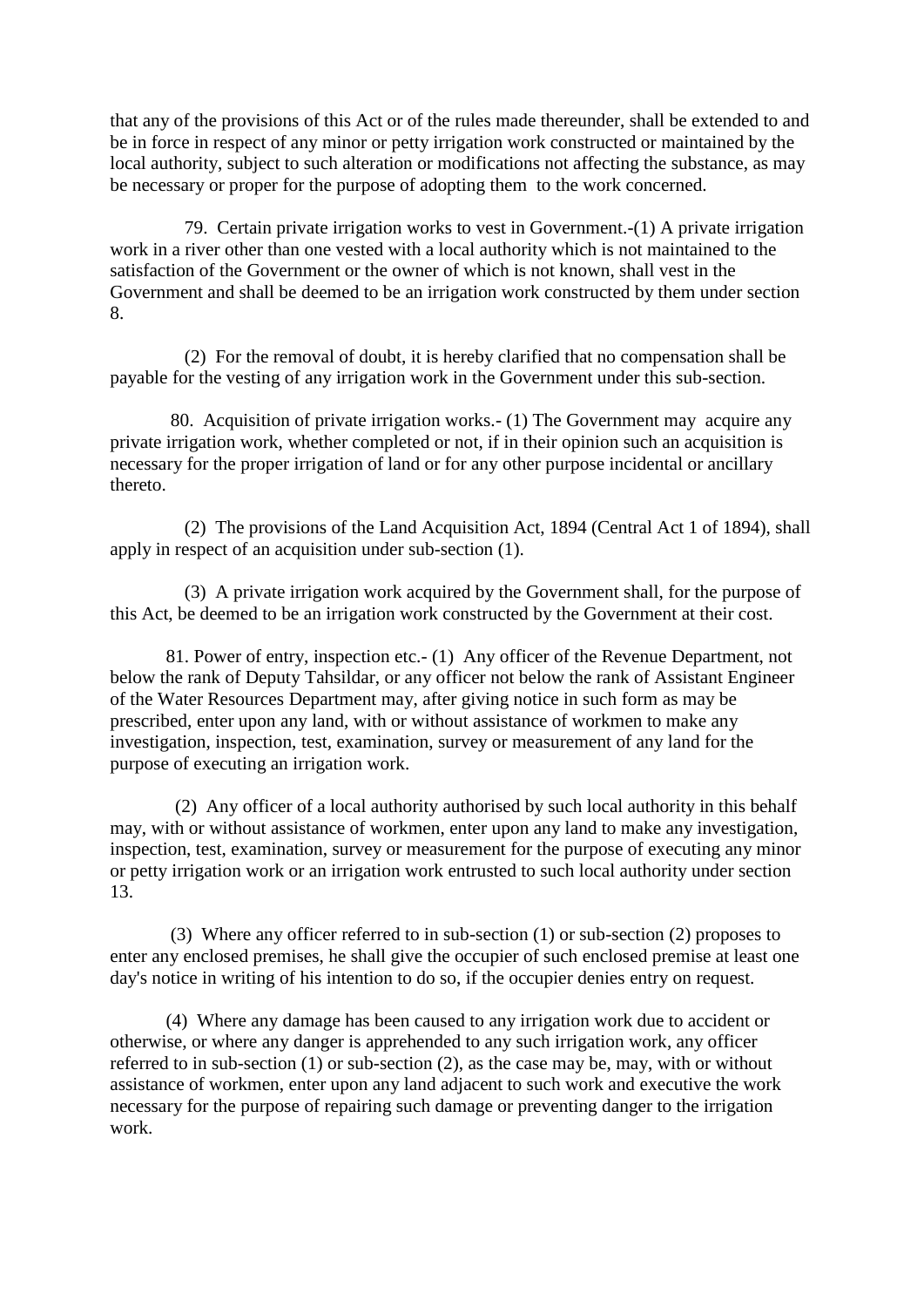(5) In every case in which action is taken under this section, the officer taking such action shall fix and pay in the prescribed manner compensation to the owner of the land concerned for all damage or loss caused to such owner.

 (6) Where there is any dispute with respect to the amount of compensation fixed under sub-section (5), the officer shall refer the dispute to the Collector whose decision thereon shall be final.

 82. Power to summon and examine witness etc.- (1) Any officer empowered under this Act to conduct an enquiry shall, while holding such enquiry have all the powers of a civil court, while trying a suit under the Code of Civil Procedure, 1908 (Central Act 5 of 1908) in respect of the following matters, namely:-

 (a) summoning and enforcing the attendance of any person and examining him on oath;

(b) requiring the discovery and production of any document;

(c) receiving evidence on affidavit; and

(d) any other matter which may be prescribed.

 (2) Every enquiry under this Act shall be deemed to be a judicial proceeding for the purposes of section 193 and 228 of the Indian Penal Code,1860 (Central Act 45 of 1860).

 83. Protection of action taken in good faith.- (1) No suit, prosecution or other legal proceeding shall lie against any person for anything which is done in good faith or intended to be done in pursuance of the provisions of this Act or any rule or order made or issued thereunder.

(2) No suit, prosecution or other legal proceedings shall lie against the

Government or any local authority or any officer or servant of the Government or of a local authority for anything which is done in good faith or intended to be done in pursuance of the provisions of this Act or any rule or order made or issued thereunder.

 84. Certain persons to be public servants.- Any person authorised under subsection (3 ) of section 4 or under sub-section (1) of section 26 shall be deemed to be public servant within the meaning of section 21 of the Indian Penal Code, 1860 (Central Act 45 of 1860).

 85. Water charges for unauthorised or wasteful use of water.- (1) Where any person unauthorisedly uses or takes water from any irrigation work or any person authorised to use water from any irrigation work causes or occasions waste of water, such person shall be liable to pay in addition to the penalties that may be imposed on him by or under this Act, such water charges as the Collector may, on a report of the Irrigation Officer, determine, for the water used or taken unauthorisedly or wasted, as the case may be.

 (2) Whoever abstracts or diverts water from a watercourse in violation of the provisions of section 4 or section 5 shall be liable to pay, in addition to the penalties that may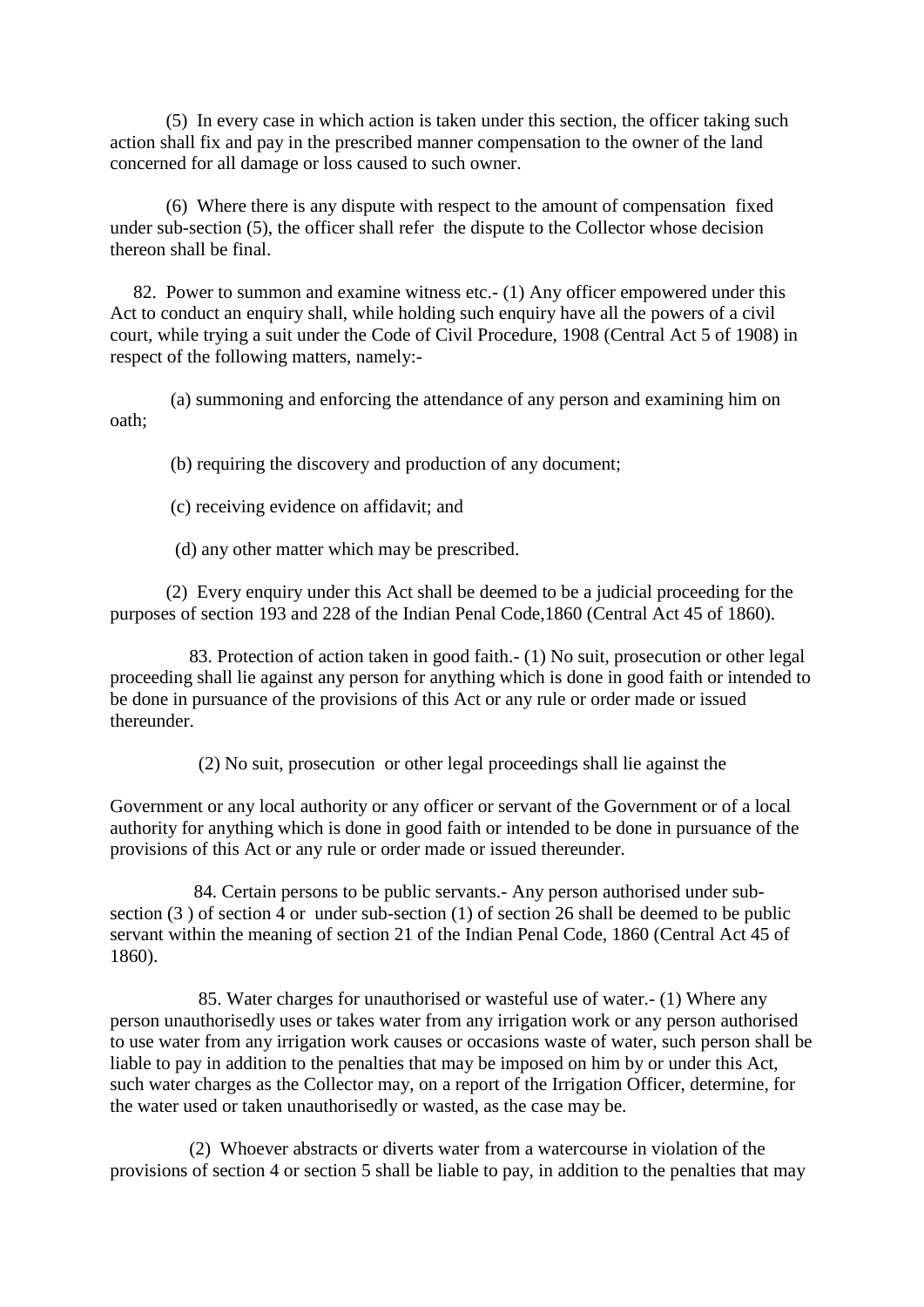be imposed on him, by or under this Act, such amount of water charges as the Collector may on a report of the Irrigation Officer determine, for the water so abstracted or diverted:

 Provided that no water charges under sub-section (1) or sub-section (2) shall be determined without giving the person affected thereby a written notice specifying the proposed amount of water charges and giving him an opportunity of being heard.

 (3) Any person aggrieved by an order of the Collector under sub-section (1) or sub-section (2), may appeal to the Government in the prescribed manner and the Government shall decide the appeal within three months from the date of receipt of the appeal and the decision of the Government thereon shall be final.

 86. Recovery of cost of repairing of damage where offender is unascertainable.- Where the person causing any damage, alteration, enlargement or obstruction to any irrigation work without proper authority cannot, after such inquiry as the Collector may deem sufficient, be ascertained or identified, the Collector may on a requisition from the Irrigation Officer and after giving not less than one month's notice to the owners of all the lands benefited by the damage, alteration, enlargement or obstruction, as the case may be, and after hearing their representations, if any, recover from them, in such proportion as he thinks fit, the cost of repairing such damage, or of removing such alteration, enlargement or obstruction.

 87. Closure or Restriction of Natural Water Collection.-No person shall be permitted to close or reduce the size of any natural water collection area such as pond, thodu etc. without prior sanction accorded by Government in consultation with Soil Conservation Department.

 88. Mode of recovery of money.- Any amount due from any person in pursuance of the provisions of this Act or the rules made thereunder may, if the amount is in arrear, be recovered, without prejudice to any other mode of recovery, in the same manner as an arrear of public revenue due on land.

 89. Decision on disputes.- If any dispute arises as to whether any work is an irrigation work for the purposes of this Act, the dispute shall be referred to the Government for decision, and the decision of the Government thereon shall be final.

 90. Constitution of Water Management and Utilisation Board .- (1) The Government may, by notification, constitute a Water Management and Utilisation Board with respect to any basin or cluster of river basins or project or irrigation work or any major irrigation work, for advising the Government on matters relating to the regulation of the distribution of water from the irrigation work in that area or the major irrigation work, as the case may be, and on such other matters as may be referred to it.

 (2) The Board constituted under sub-section (1) shall consist of not more than twenty members appointed by the Government representing agriculturists in the area, non- officials of such interests as may be prescribed, officials and representatives of local bodies:

 Provided that the agriculturists and non-official members taken together shall have majority in the Board.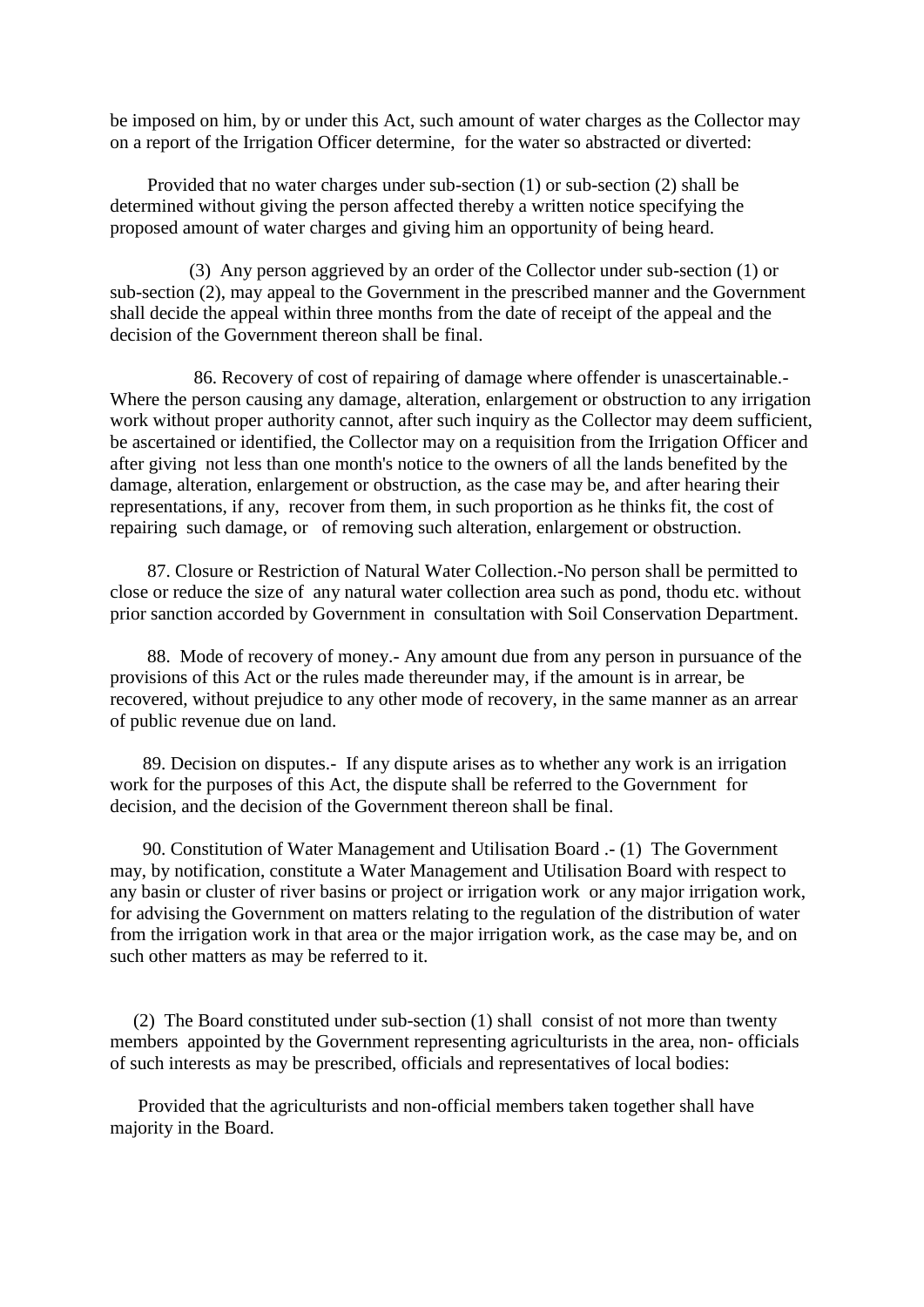(3) The term of office of a member, other than an official member, of the Board shall be three years from the date of constitution of the Board, unless his term is terminated earlier by the Government by notification.

 91. Directions by Government.- (1) The Government may from time to time, give directions of a general nature, not inconsistent with the provisions of this Act, in respect of matters connected with irrigation, to be followed by any person, a local authority or a cooperative society or other society or body corporate.

 (2) In the performance of the functions under this Act, a person, a local authority, a co-operative society or other society or body corporate shall not depart from any direction given under sub-section (1), except with the previous permission of the Government.

 92. Removal of difficulties.- (1) If any difficulty arises in giving effect to the provisions of this Act, the Government may by order published in the Gazette, make such provisions not inconsistent with the provisions of this Act or the rules made thereunder as appear to them to be necessary or expedient for the purpose of removing such difficulty:

 Provided that no such order shall be issued under this sub-section after the expiry of two years from the date of commencement of this Act.

 (2) Every order issued under sub-section (1) shall, as soon as may be, after it is issued, be laid before the Legislative Assembly.

 93. Act to override other laws.- (1) Subject to the provisions in sub-section (2), the provisions of this Act shall have effect notwithstanding anything in any other law for the time being in force or in any custom or usage, or in any contract, express or implied, inconsistent with the provisions of this Act.

 (2) The provisions of this Act shall be in addition to, and not in derogation of the provisions of the Kerala Command Areas Development Act, 1986 (37 of 1986) and Kerala Water Supply and Sewerage Act ,1986 (14 of 1986).

 94. Power to make rules.-(1) The Government may, by notification, make rules either prospectively or retrospectively to carry out the purposes of this Act.

 (2) In particular and without prejudice to the generality of the foregoing powers, such rules may provide for all or any of the following matters, namely:-

(a) all matters expressly required or allowed by this Act to be prescribed; and

(b) any other matter which has to be, or may be, prescribed.

 (3) Every rule made under this Act shall be laid, as soon as may be after it is made, before the Legislative Assembly while it is in session for a total period of fourteen days which may be comprised in one session or in two successive sessions, and if before the expiry of the session in which it is so laid or the session immediately following ,the Legislative Assembly makes any modification in the rule or decide that the rule should not be made, the rule shall thereafter have effect only in such modified form or be of no effect, as the case may